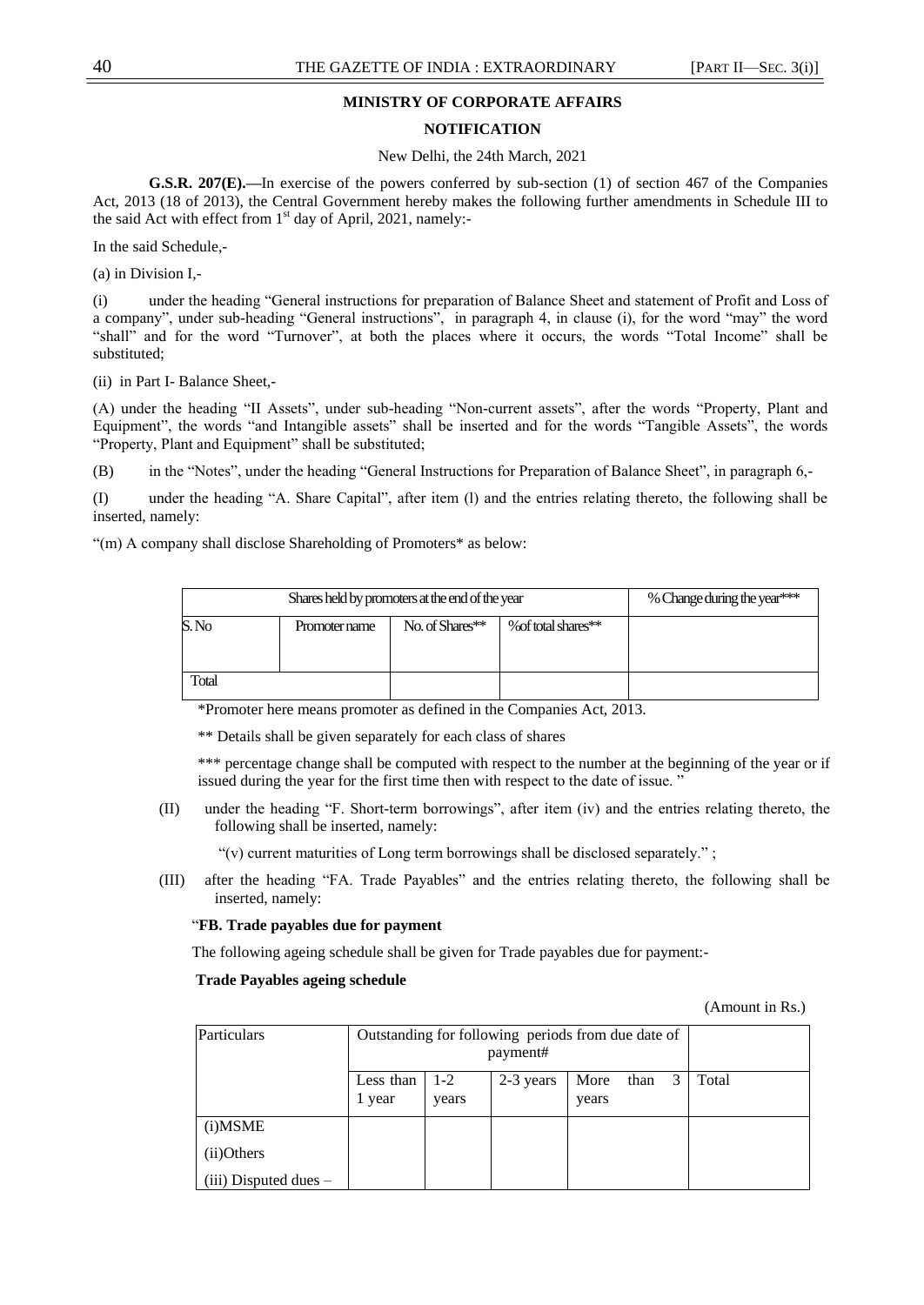| <b>MSME</b>                    |  |  |  |
|--------------------------------|--|--|--|
| (iv) Disputed dues -<br>Others |  |  |  |

# similar information shall be given where no due date of payment is specified in that case disclosure shall be from the date of the transaction.

Unbilled dues shall be disclosed separately;

 $(IV)$ under the heading "G. Other current liabilities", item  $(a)$  shall be omitted;

- $(V)$  Under the heading "I. Tangible Assets",-
	- (a) for the words "Tangible Assets", the words "Property, Plant and Equipment" shall be substituted;
	- (b) for item (iii), the following shall be substituted, namely:-

―(iii) A reconciliation of the gross and net carrying amounts of each class of assets at the beginning and end of the reporting period showing additions, disposals, acquisitions through business combinations, amount of change due to revaluation (if change is 10% or more in the aggregate of the net carrying value of each class of Property, Plant and Equipment) and other adjustments and the related depreciation and impairment losses/reversals shall be disclosed separately.";

(VI) Under the heading "J. Intangible assets", for item (ii), the following shall be substituted, namely:-

―(ii) A reconciliation of the gross and net carrying amounts of each class of assets at the beginning and end of the reporting period showing additions, disposals, acquisitions through business combinations, amount of change due to revaluation (if change is 10% or more in the aggregate of the net carrying value of each class of intangible assets) and other adjustments and the related depreciation and impairment losses or reversals shall be disclosed separately.";

- (VII) Under the heading "L. Long-term loans and advances", in item (i), sub-item (b) shall be omitted;
- (VIII) Under the heading "M. Other non-current assets",-
	- (a) after item (i), the following shall be inserted, namely:

"(ia) Security Deposits"

- (b) after item (iii), the following shall be inserted, namely:
	- ―(iv) For trade receivables outstanding, following ageing schedule shall be given:

### **Trade Receivables ageing schedule**

|  | (Amount in Rs.) |
|--|-----------------|
|--|-----------------|

| Particulars                                                                |                       | Outstanding for following periods from due date of payment# |                  |                  |                      |       |
|----------------------------------------------------------------------------|-----------------------|-------------------------------------------------------------|------------------|------------------|----------------------|-------|
|                                                                            | Less than 6<br>months | $6$ months $-1$<br>year                                     | $1 - 2$<br>years | $2 - 3$<br>years | More than 3<br>years | Total |
| (i)<br>Undisputed<br>Trade<br>receivables – considered good                |                       |                                                             |                  |                  |                      |       |
| Trade<br>(ii)<br>Undisputed<br>considered<br>$Receivables$ $-$<br>doubtful |                       |                                                             |                  |                  |                      |       |
| (iii)<br>Disputed<br>Trade<br>Receivables considered good                  |                       |                                                             |                  |                  |                      |       |
| Disputed<br>Trade<br>(iv)<br>Receivables<br>considered<br>doubtful         |                       |                                                             |                  |                  |                      |       |

# similar information shall be given where no due date of payment is specified, in that case disclosure shall be from the date of the transaction.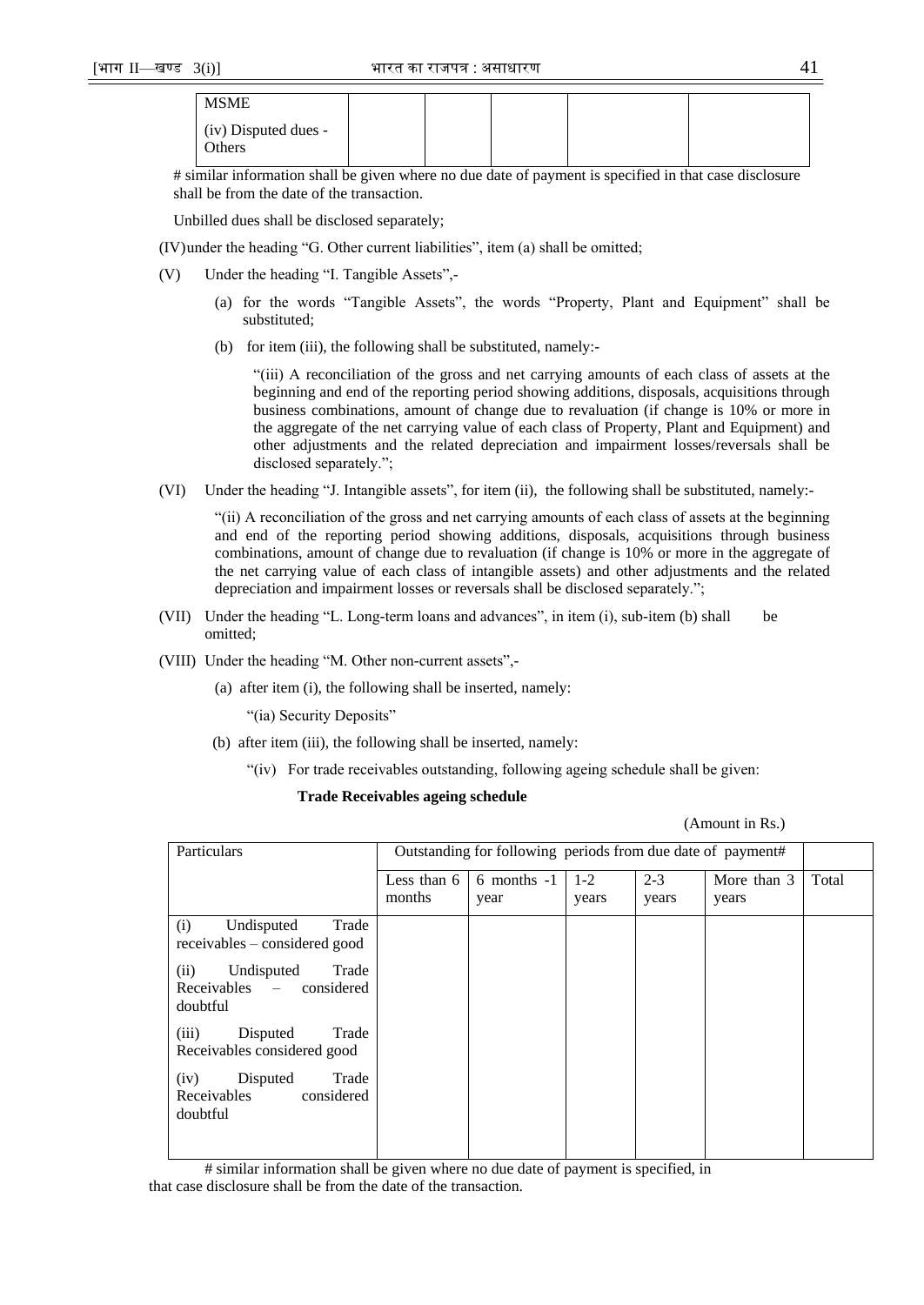Unbilled dues shall be disclosed separately.";

- (IX) Under the heading "P. Trade Receivables", for item (i), the following item shall be substituted, namely:-
	- ― (i) For trade receivables outstanding, the following ageing schedules shall be given:

#### **Trade Receivables ageing schedule**

#### (Amount in Rs.)

| Particulars                                                     |                       | Outstanding for following periods from due date of payment# |                  |           |                      |       |
|-----------------------------------------------------------------|-----------------------|-------------------------------------------------------------|------------------|-----------|----------------------|-------|
|                                                                 | Less than 6<br>months | $6$ months -<br>1 year                                      | $1 - 2$<br>years | 2-3 years | More than 3<br>years | Total |
| (i) Undisputed<br>Trade<br>receivables<br>considered good       |                       |                                                             |                  |           |                      |       |
| Undisputed Trade<br>(ii)<br>Receivables<br>considered doubtful  |                       |                                                             |                  |           |                      |       |
| Disputed<br>Trade<br>(iii)<br>Receivables considered<br>good    |                       |                                                             |                  |           |                      |       |
| Disputed<br>Trade<br>(iv)<br>Receivables considered<br>doubtful |                       |                                                             |                  |           |                      |       |

# similar information shall be given where no due date of payment is specified in that case disclosure shall be from the date of the transaction.

Unbilled dues shall be disclosed separately.";

 $(X)$  After heading "V.", following shall be inserted, namely:-

―VA. Where the company has not used the borrowings from banks and financial institutions for the specific purpose for which it was taken at the balance sheet date, the company shall disclose the details of where they have been used.";

- (XI)in heading "W.", after the words "Property, Plant and Equipment", the words ",Intangible assets" shall be inserted;
- $(XII)$  heading "X." shall be omitted;
- (XIII) after heading "X.", the following shall be inserted, namely:

### **"Y. Additional Regulatory Information**

### (i) **Title deeds of Immovable Property not held in name of the Company**

The company shall provide the details of all the immovable property (other than properties where the Company is the lessee and the lease agreements are duly executed in favour of the lessee) whose title deeds are not held in the name of the company in format given below and where such immovable property is jointly held with others, details are required to be given to the extent of the company's share.

| Relevant line item<br>in the Balance sheet | Descrip-<br>tion of<br>item of<br>property | Gross<br>carryin<br>g value | Title deeds<br>held in the<br>name of | Whether title deed<br>holder is a<br>promoter, director<br>or relative# of<br>promoter*/directo<br>r or employee of<br>promoter/director | Property<br>held since<br>which date | Reason for not<br>being held in<br>the name of<br>the<br>company** |
|--------------------------------------------|--------------------------------------------|-----------------------------|---------------------------------------|------------------------------------------------------------------------------------------------------------------------------------------|--------------------------------------|--------------------------------------------------------------------|
| <b>PPE</b>                                 | Land<br><b>Building</b>                    |                             |                                       |                                                                                                                                          |                                      | **also indicate<br>if in dispute                                   |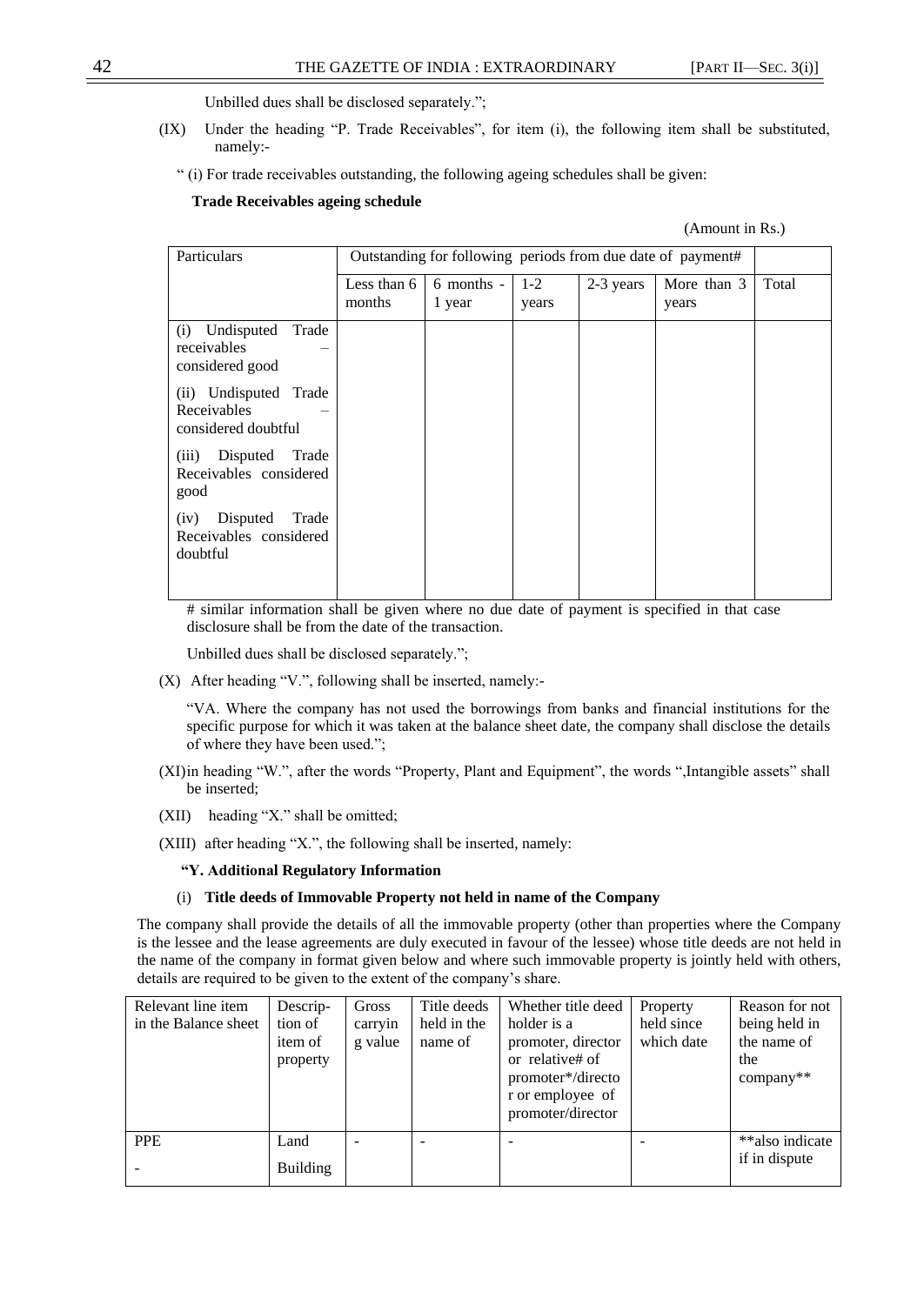| Investment property<br>٠                                     | Land<br><b>Building</b> |  |  |
|--------------------------------------------------------------|-------------------------|--|--|
| PPE retired from<br>active use and held<br>for disposal<br>۰ | Land<br><b>Building</b> |  |  |
| others                                                       |                         |  |  |

#Relative here means relative as defined in the Companies Act, 2013.

\*Promoter here means promoter as defined in the Companies Act, 2013.

- (ii) Where the Company has revalued its Property, Plant and Equipment, the company shall disclose as to whether the revaluation is based on the valuation by a registered valuer as defined under rule 2 of the Companies (Registered Valuers and Valuation) Rules, 2017.
- (iii) Following disclosures shall be made where Loans or Advances in the nature of loans are granted to promoters, directors, KMPs and the related parties (as defined under Companies Act, 2013,) either severally or jointly with any other person, that are:
	- (a) repayable on demand or
	- (b) without specifying any terms or period of repayment

| Type of Borrower       | Amount of loan or advance in<br>the nature of loan outstanding | Percentage to the total<br>Loans and Advances |
|------------------------|----------------------------------------------------------------|-----------------------------------------------|
|                        |                                                                | in the nature of loans                        |
| Promoters              |                                                                |                                               |
| <b>Directors</b>       |                                                                |                                               |
| <b>KMPs</b>            |                                                                |                                               |
| <b>Related Parties</b> |                                                                |                                               |

### (iv) **Capital-Work-in Progress (CWIP)**

### **(a) For Capital-work-in progress, following ageing schedule shall be given:**

### **CWIP aging schedule**

(Amount in Rs.)

‖;

| <b>CWIP</b>                          |                     |           | Amount in CWIP for a period of |                   | Total* |
|--------------------------------------|---------------------|-----------|--------------------------------|-------------------|--------|
|                                      | Less than 1<br>year | 1-2 years | 2-3 years                      | More than 3 years |        |
| Projects in progress                 |                     |           |                                |                   |        |
| Projects<br>temporarily<br>suspended |                     |           |                                |                   |        |

**\***Total shall tally with CWIP amount in the balance sheet.

(b) For capital-work-in progress, whose completion is overdue or has exceeded its cost compared to its original plan, following **CWIP completion schedule** shall be given\*\***:**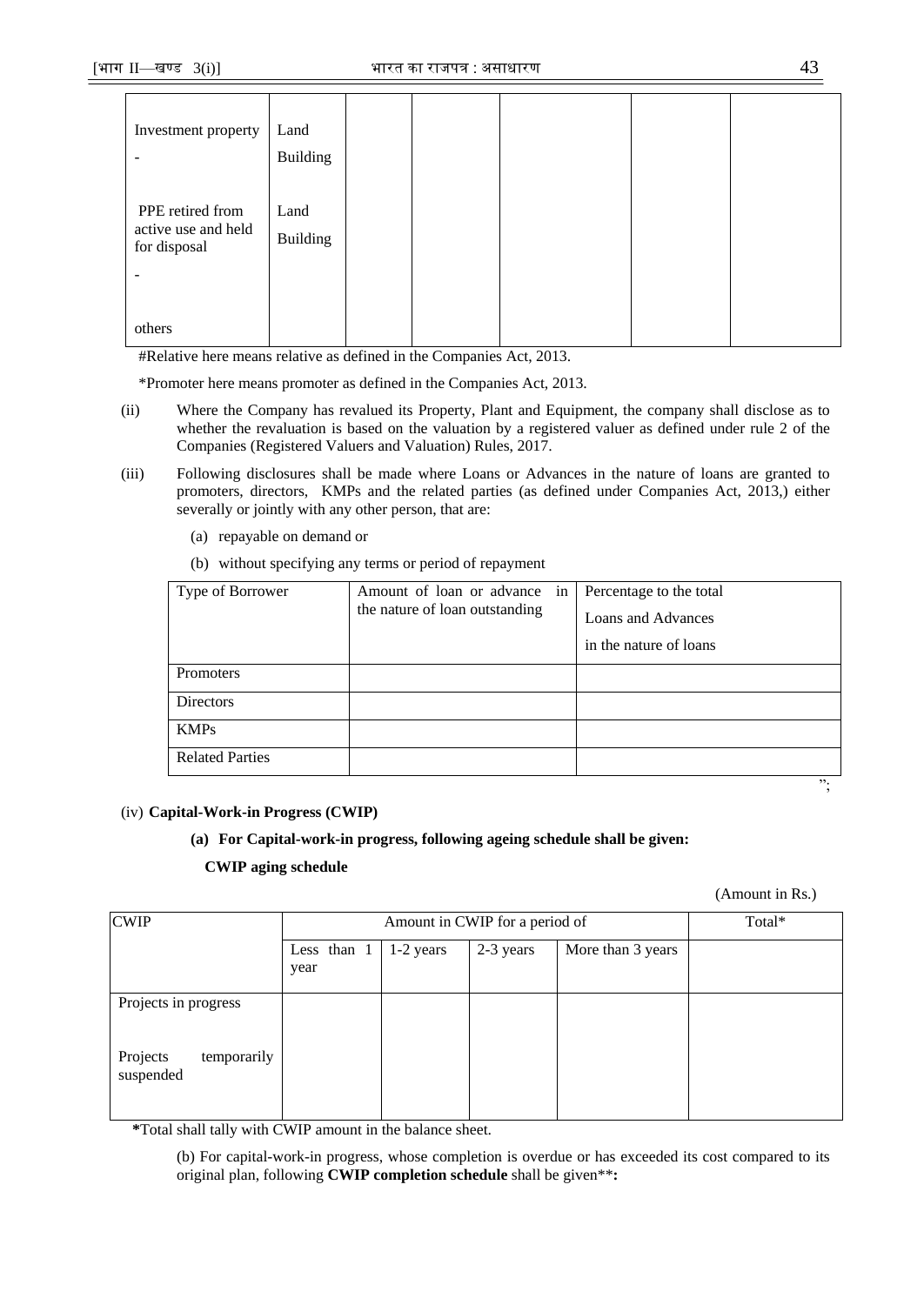(Amount in Rs.)

| <b>CWIP</b> | To be completed in |             |           |                   |  |  |  |
|-------------|--------------------|-------------|-----------|-------------------|--|--|--|
|             | Less than 1 year   | $1-2$ years | 2-3 years | More than 3 years |  |  |  |
|             |                    |             |           |                   |  |  |  |
| Project 1   |                    |             |           |                   |  |  |  |
| Project 2"  |                    |             |           |                   |  |  |  |

\*\*Details of projects where activity has been suspended shall be given separately.

### **(v) Intangible assets under development:**

**(a)** For Intangible assets under development, following ageing schedule shall be given:

# **Intangible assets under development aging schedule**

(Amount in Rs.)

| Intangible<br>under<br>assets<br>development |                     | Total*    |           |                   |  |
|----------------------------------------------|---------------------|-----------|-----------|-------------------|--|
|                                              | Less than 1<br>year | 1-2 years | 2-3 years | More than 3 years |  |
| Projects in progress                         |                     |           |           |                   |  |
| Projects<br>temporarily<br>suspended         |                     |           |           |                   |  |

**\*** Total shall tally with the amount of Intangible assets under development in the balance sheet.

(b) For Intangible assets under development, whose completion is overdue or has exceeded its cost compared to its original plan, following **Intangible assets under development completion schedule** shall be given\*\*:

(Amount in Rs.)

| Intangible assets  |  |  |  |  |  |  |  |  |  |  |  |
|--------------------|--|--|--|--|--|--|--|--|--|--|--|
| To be completed in |  |  |  |  |  |  |  |  |  |  |  |
|                    |  |  |  |  |  |  |  |  |  |  |  |
|                    |  |  |  |  |  |  |  |  |  |  |  |
|                    |  |  |  |  |  |  |  |  |  |  |  |
|                    |  |  |  |  |  |  |  |  |  |  |  |
|                    |  |  |  |  |  |  |  |  |  |  |  |
|                    |  |  |  |  |  |  |  |  |  |  |  |
|                    |  |  |  |  |  |  |  |  |  |  |  |
|                    |  |  |  |  |  |  |  |  |  |  |  |
| More than 3 years  |  |  |  |  |  |  |  |  |  |  |  |

\*\*Details of projects where activity has been suspended shall be given separately.

# **(vi) Details of Benami Property held**

Where any proceedings have been initiated or pending against the company for holding any benami property under the Benami Transactions (Prohibition) Act, 1988 (45 of 1988) and the rules made thereunder, the company shall disclose the following:-

- (a) Details of such property, including year of acquisition,
- (b) Amount thereof,
- (c) Details of Beneficiaries,
- (d) If property is in the books, then reference to the item in the Balance Sheet,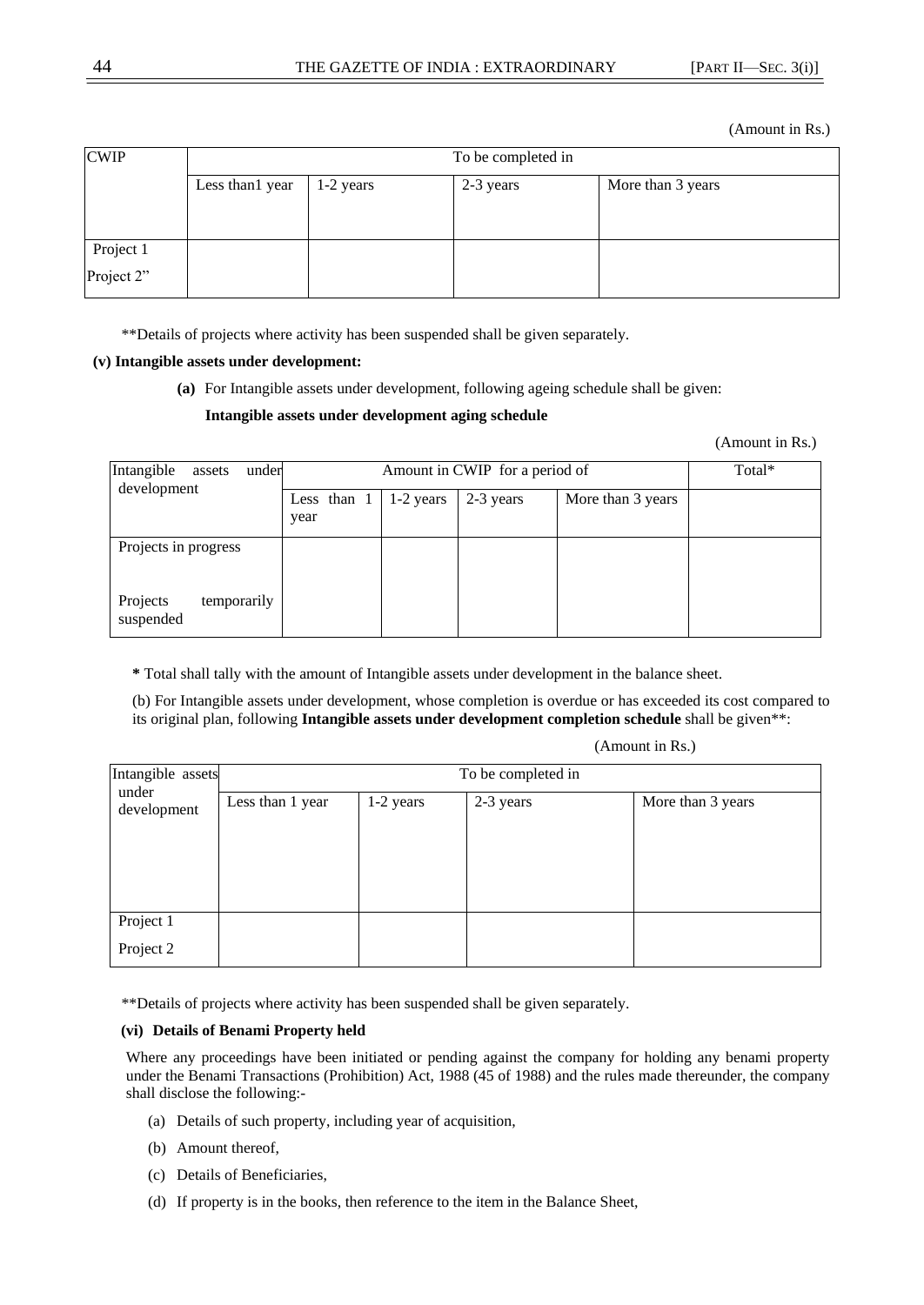- (e) If property is not in the books, then the fact shall be stated with reasons,
- (f) Where there are proceedings against the company under this law as an abetter of the transaction or as the transferor then the details shall be provided,
- (g) Nature of proceedings, status of same and company's view on same.
- (vii) Where the Company has borrowings from banks or financial institutions on the basis of security of current assets, it shall disclose the following:-
	- (a) whether quarterly returns or statements of current assets filed by the Company with banks or financial institutions are in agreement with the books of accounts.
	- (b) if not, summary of reconciliation and reasons of material discrepancies, if any to be adequately disclosed.

## (viii) **Wilful Defaulter\***

Where a company is a declared wilful defaulter by any bank or financial Institution or other lender, following details shall be given:

- (a) Date of declaration as wilful defaulter,
- (b) Details of defaults (amount and nature of defaults),

\* ―wilful defaulter‖ here means a person or an issuer who or which is categorized as a wilful defaulter by any bank or financial institution (as defined under the Act) or consortium thereof, in accordance with the guidelines on wilful defaulters issued by the Reserve Bank of India.

#### (ix) **Relationship with Struck off Companies**

Where the company has any transactions with companies struck off under section 248 of the Companies Act, 2013 or section 560 of Companies Act, 1956, the Company shall disclose the following details:-

| Name of struck<br>off Company | Nature of transactions with struck-<br>off Company | Balance<br>outstanding | Relationship with<br>the Struck off company, |
|-------------------------------|----------------------------------------------------|------------------------|----------------------------------------------|
|                               |                                                    |                        | if any, to be disclosed                      |
|                               | Investments in securities                          |                        |                                              |
|                               | Receivables                                        |                        |                                              |
|                               | Payables                                           |                        |                                              |
|                               | Shares held by stuck off company                   |                        |                                              |
|                               | Other outstanding balances (to be<br>specified)    |                        |                                              |

#### **(x) Registration of charges or satisfaction with Registrar of Companies**

Where any charges or satisfaction yet to be registered with Registrar of Companies beyond the statutory period, details and reasons thereof shall be disclosed.

#### (xi) **Compliance with number of layers of companies**

Where the company has not complied with the number of layers prescribed under clause (87) of section 2 of the Act read with Companies (Restriction on number of Layers) Rules, 2017, the name and CIN of the companies beyond the specified layers and the relationship/extent of holding of the company in such downstream companies shall be disclosed.

#### (xii)**Following Ratios to be disclosed:-**

- (a) Current Ratio,
- (b) Debt-Equity Ratio,
- (c) Debt Service Coverage Ratio,
- (d) Return on Equity Ratio,
- (e) Inventory turnover ratio,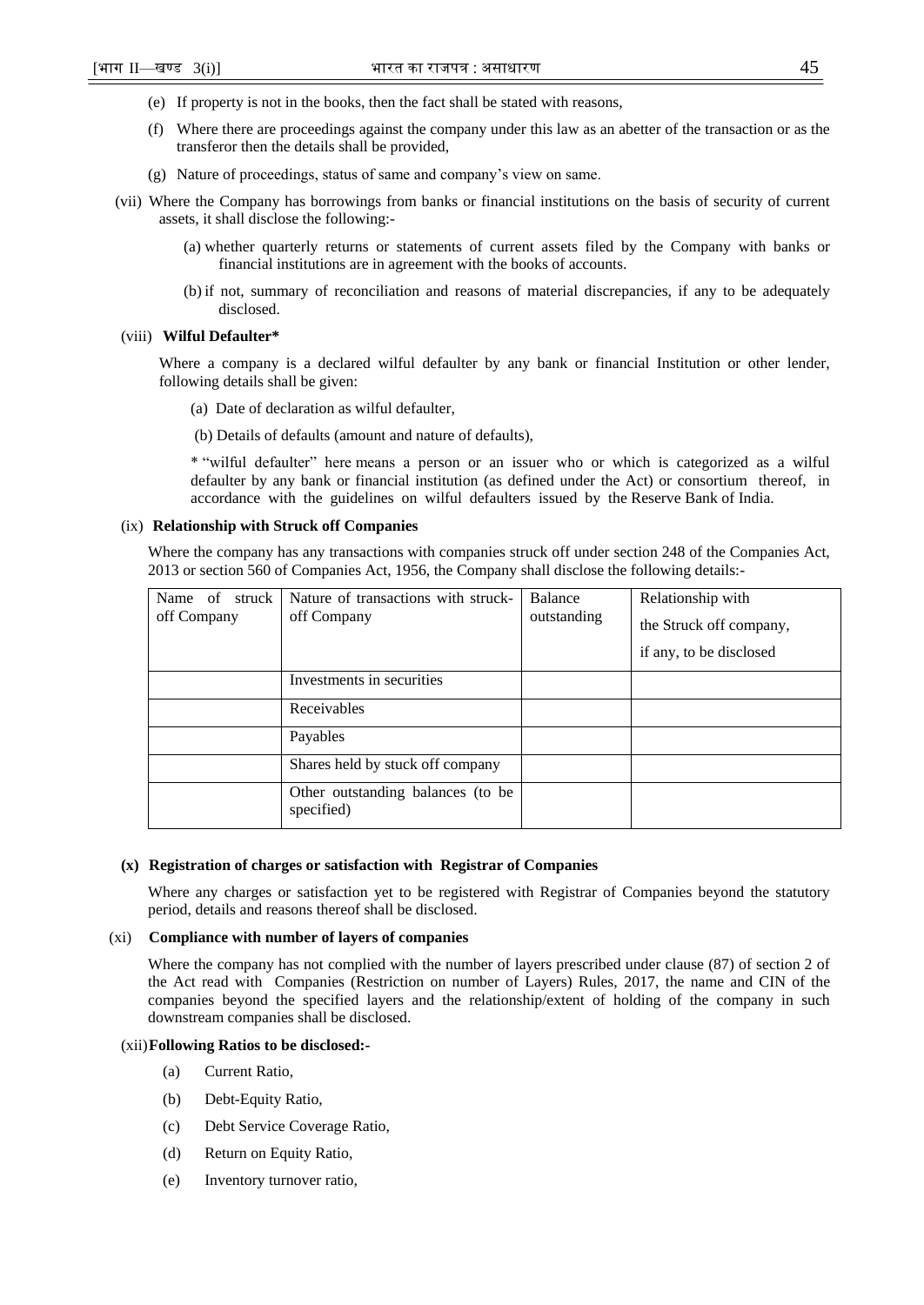- (f) Trade Receivables turnover ratio,
- (g) Trade payables turnover ratio,
- (h) Net capital turnover ratio,
- (i) Net profit ratio,
- (j) Return on Capital employed,
- (k) Return on investment.

The company shall explain the items included in numerator and denominator for computing the above ratios. Further explanation shall be provided for any change in the ratio by more than 25% as compared to the preceding year.

#### (xiii) **Compliance with approved Scheme(s) of Arrangements**

Where any Scheme of Arrangements has been approved by the Competent Authority in terms of sections 230 to 237 of the Companies Act, 2013, the Company shall disclose that the effect of such Scheme of Arrangements have been accounted for in the books of account of the Company 'in accordance with the Scheme' and 'in accordance with accounting standards' and deviation in this regard shall be explained.

#### **(xiv) Utilisation of Borrowed funds and share premium:**

(A) Where company has advanced or loaned or invested funds (either borrowed funds or share premium or any other sources or kind of funds) to any other person(s) or entity(ies), including foreign entities (Intermediaries) with the understanding (whether recorded in writing or otherwise) that the Intermediary shall

(i) directly or indirectly lend or invest in other persons or entities identified in any manner whatsoever by or on behalf of the company (Ultimate Beneficiaries) or

(ii) provide any guarantee, security or the like to or on behalf of the Ultimate Beneficiaries;

the company shall disclose the following:-

- (I) date and amount of fund advanced or loaned or invested in Intermediaries with complete details of each Intermediary.
- (II) date and amount of fund further advanced or loaned or invested by such Intermediaries to other intermediaries or Ultimate Beneficiaries alongwith complete details of the ultimate beneficiaries.
- (III) date and amount of guarantee, security or the like provided to or on behalf of the Ultimate Beneficiaries
- (IV) declaration that relevant provisions of the Foreign Exchange Management Act, 1999 (42 of 1999) and Companies Act has been complied with for such transactions and the transactions are not violative of the Prevention of Money-Laundering act, 2002 (15 of 2003).;

(B) Where a company has received any fund from any person(s) or entity(ies), including foreign entities (Funding Party)with the understanding (whether recorded in writing or otherwise) that the company shall

(i) directly or indirectly lend or invest in other persons or entities identified in any manner whatsoever by or on behalf of the Funding Party (Ultimate Beneficiaries) or

(ii) provide any guarantee, security or the like on behalf of the Ultimate Beneficiaries, the company shall disclose the following:-

- (I) date and amount of fund received from Funding parties with complete details of each Funding party.
- (II) date and amount of fund further advanced or loaned or invested other intermediaries or Ultimate Beneficiaries alongwith complete details of the other intermediaries' or ultimate beneficiaries.
- (III) date and amount of guarantee, security or the like provided to or on behalf of the Ultimate Beneficiaries
- (IV) declaration that relevant provisions of the Foreign Exchange Management Act, 1999 (42 of 1999) and Companies Act has been complied with for such transactions and the transactions are not violative of the Prevention of Money-Laundering act, 2002 (15 of 2003).;
- (iii) in Part II- Statement of Profit and Loss,-
	- (A) under the heading "III. Total Revenue  $(I + II)$ ", for the word "Revenue", the word "Income" shall be substituted;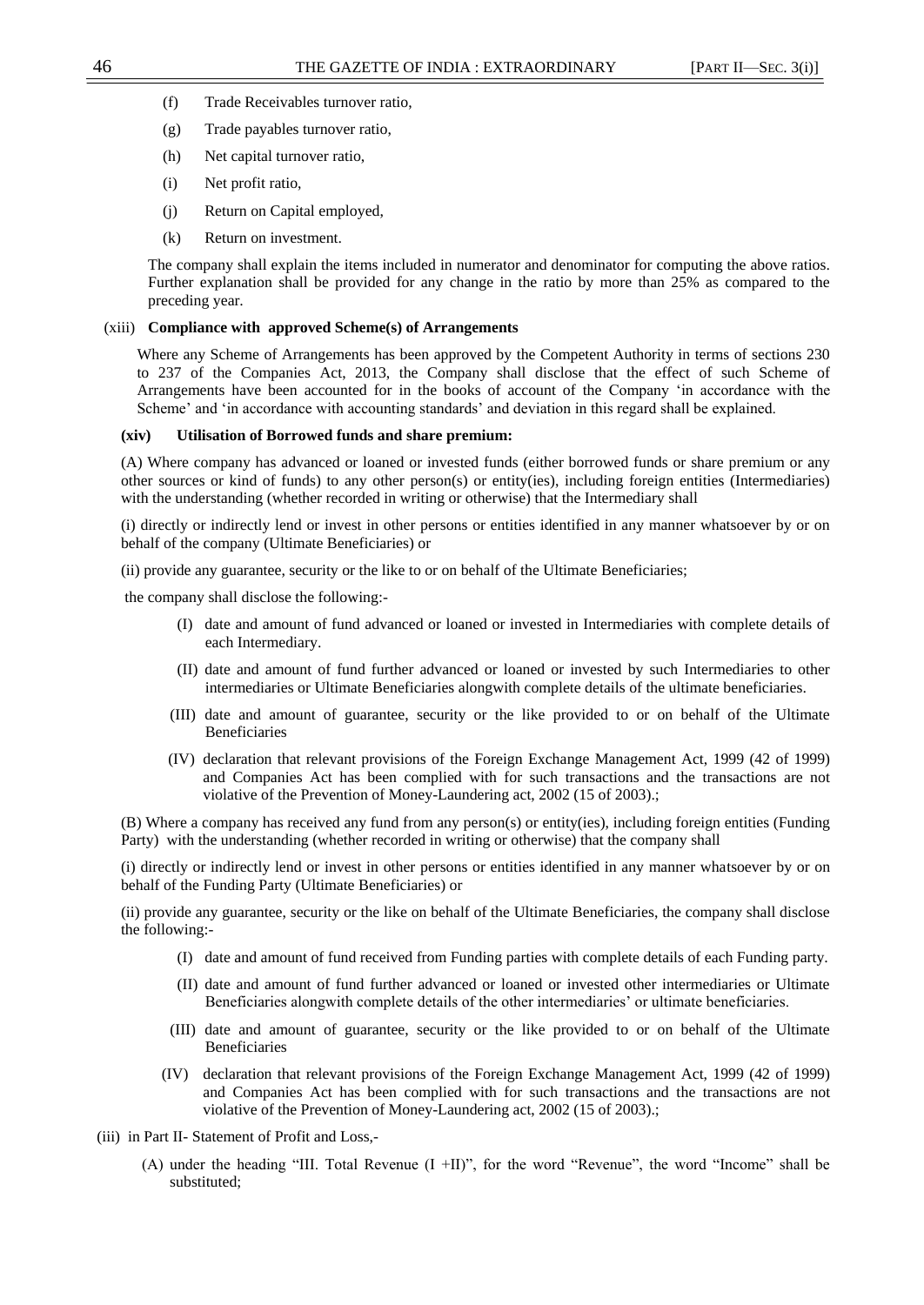(B) under the heading "General Instructions for Preparation of Statement of Profit and Loss",-

(I) in paragraph 2, in item (A), after sub-item (b), the following shall be inserted, namely:-

"(ba) Grants or donations received (relevant in case of section 8 companies only)";

- (II) in paragraph ―5. Additional information‖, after item (viii) and the entries relating thereto, the following shall be inserted, namely:-
- ―(ix) Undisclosed income

The Company shall give details of any transaction not recorded in the books of accounts that has been surrendered or disclosed as income during the year in the tax assessments under the Income Tax Act, 1961 (such as, search or survey or any other relevant provisions of the Income Tax Act, 1961), unless there is immunity for disclosure under any scheme and also shall state whether the previously unrecorded income and related assets have been properly recorded in the books of account during the year.;

(x) Corporate Social Responsibility (CSR)

Where the company covered under section 135 of the companies act, the following shall be disclosed with regard to CSR activities:-

- (a) amount required to be spent by the company during the year,
- (b) amount of expenditure incurred,
- (c) shortfall at the end of the year,
- (d) total of previous years shortfall,
- (e) reason for shortfall,
- (f) nature of CSR activities,

(g) details of related party transactions, e.g., contribution to a trust controlled by the company in relation to CSR expenditure as per relevant Accounting Standard,

- (h) where a provision is made with respect to a liability incurred by entering into a contractual obligation, the movements in the provision during the year should be shown separately.
- 
- (xi) Details of Crypto Currency or Virtual Currency

Where the Company has traded or invested in Crypto currency or Virtual Currency during the financial year, the following shall be disclosed:-

- (a) profit or loss on transactions involving Crypto currency or Virtual Currency
- (b) amount of currency held as at the reporting date,
- (c) deposits or advances from any person for the purpose of trading or investing in Crypto Currency/ virtual currency.";
- (b) in Division II,
	- (i) under the heading ―General instructions for preparation of Financial Statements of a company required to comply with Ind AS", in paragraph 5, for the word "Turnover", at both the places where it occurs, the words "Total Income" shall be substituted;
	- (ii) in Part I- Balance Sheet,-
		- $(A)$  under the heading "Equity and Liabilities", in sub-heading "Liabilities",-

 $(1)$  in item " $(1)$  Non-current liabilities", in sub-item " $(a)$  Financial Liabilities", after  $(i)$ , the following shall be inserted, namely:-

"(ia) Lease liabilities"

 $(II)$  in item " $(2)$  Current Liabilities", in sub-item " $(a)$  Financial Liabilities", after  $(i)$ , the following shall be inserted, namely:-

"(ia) Lease liabilities"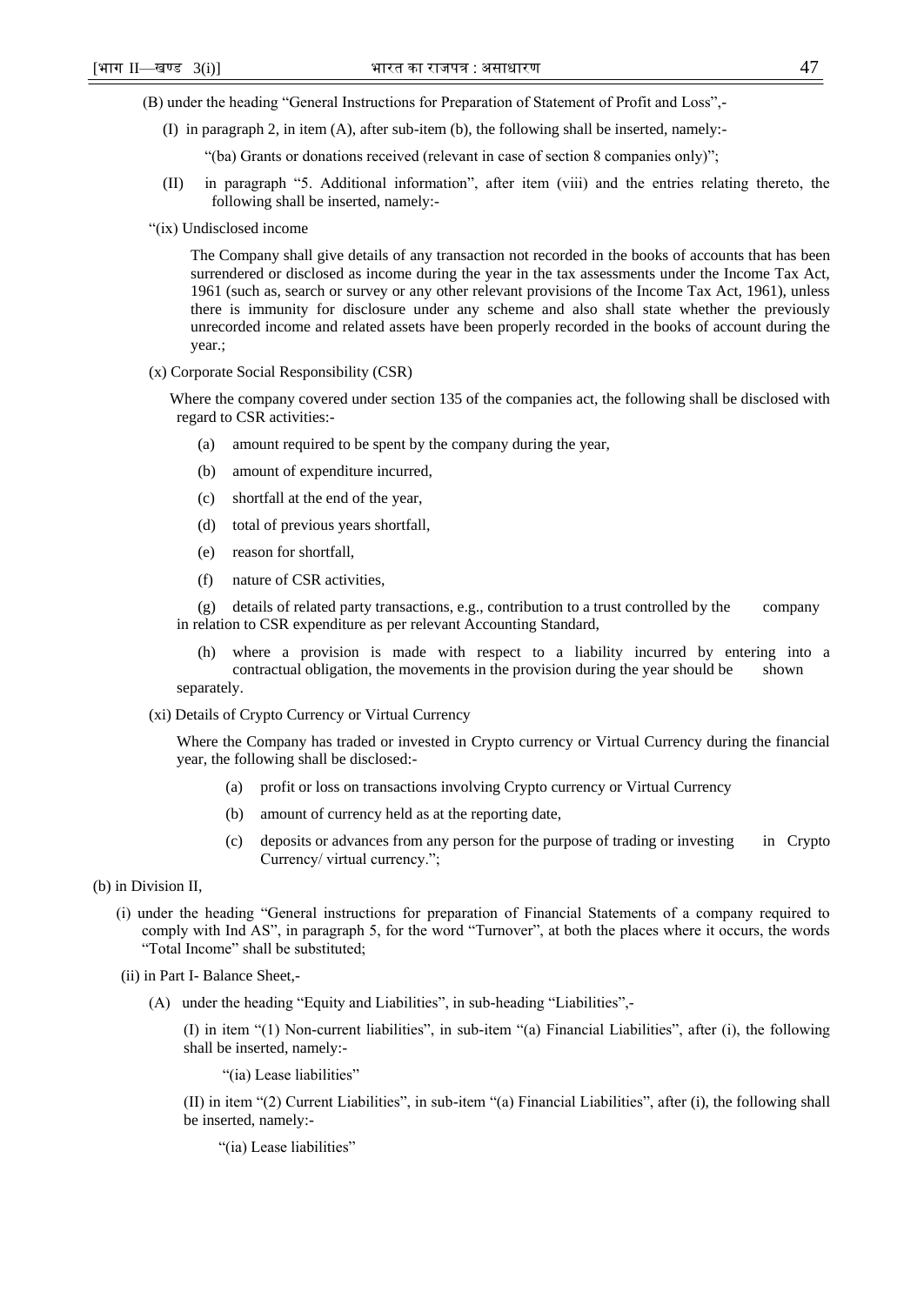(B) for the heading "Statement of Changes in Equity" and the entries relating thereto, the following shall be substituted, namely:

*"STATEMENT OF CHANGES IN EQUITY*

Name of the Company..............

A. Equity Share Capital

(1) Current reporting period

| Balance at the beginning | Changes in Equity Share | Restated balance at the  | Changes in equity share    | Balance at the end of the |
|--------------------------|-------------------------|--------------------------|----------------------------|---------------------------|
| of the current reporting | Capital due to prior    | beginning of the current | capital during the current | current reporting period  |
| period                   | period errors           | reporting period         | year                       |                           |
|                          |                         |                          |                            |                           |

# (2) Previous reporting period

| Balance at the beginning  | Changes in Equity Share | Restated balance at the   | Changes in equity share | Balance at the end of the |
|---------------------------|-------------------------|---------------------------|-------------------------|---------------------------|
| of the previous reporting | Capital due to prior    | beginning of the previous | capital during the      | previous reporting period |
| period                    | period errors           | reporting period          | previous<br>year        |                           |
|                           |                         |                           |                         |                           |

# B. Other Equity

(1) Current reporting period

|                                                                      |                                          |                                                                                   | <b>Reserves and Surplus</b>          |                  |                                                                                                                 |                                                  |                                  |         |                                               |                                                                                                                                    |                               |  |
|----------------------------------------------------------------------|------------------------------------------|-----------------------------------------------------------------------------------|--------------------------------------|------------------|-----------------------------------------------------------------------------------------------------------------|--------------------------------------------------|----------------------------------|---------|-----------------------------------------------|------------------------------------------------------------------------------------------------------------------------------------|-------------------------------|--|
|                                                                      | Share<br>application<br>money<br>pending | <b>Equity</b><br>component<br>of<br>compound<br>financial<br>allotment instrument | Capital Securities Reserves Retained | Other<br>nature) | Debt<br>instruments<br>through Other<br>Reserve Premium (specify Earnings Comprehensive Comprehensive<br>Income | Equity<br>Instruments<br>through Other<br>Income | Effective<br>Cash Flow<br>Hedges | Surplus | Exchange<br>on<br>the financial<br>statements | differences Other items of Money<br>Other<br>portion of Revaluation translating Comprehensive against Total<br>Income<br>(specify) | received<br>share<br>warrants |  |
|                                                                      |                                          | s                                                                                 |                                      |                  |                                                                                                                 |                                                  |                                  |         | of a foreign<br>operation                     | nature)                                                                                                                            |                               |  |
| Balance at the<br>beginning of<br>the current<br>reporting<br>period |                                          |                                                                                   |                                      |                  |                                                                                                                 |                                                  |                                  |         |                                               |                                                                                                                                    |                               |  |
| Changes in<br>accounting<br>policy or prior<br>period errors         |                                          |                                                                                   |                                      |                  |                                                                                                                 |                                                  |                                  |         |                                               |                                                                                                                                    |                               |  |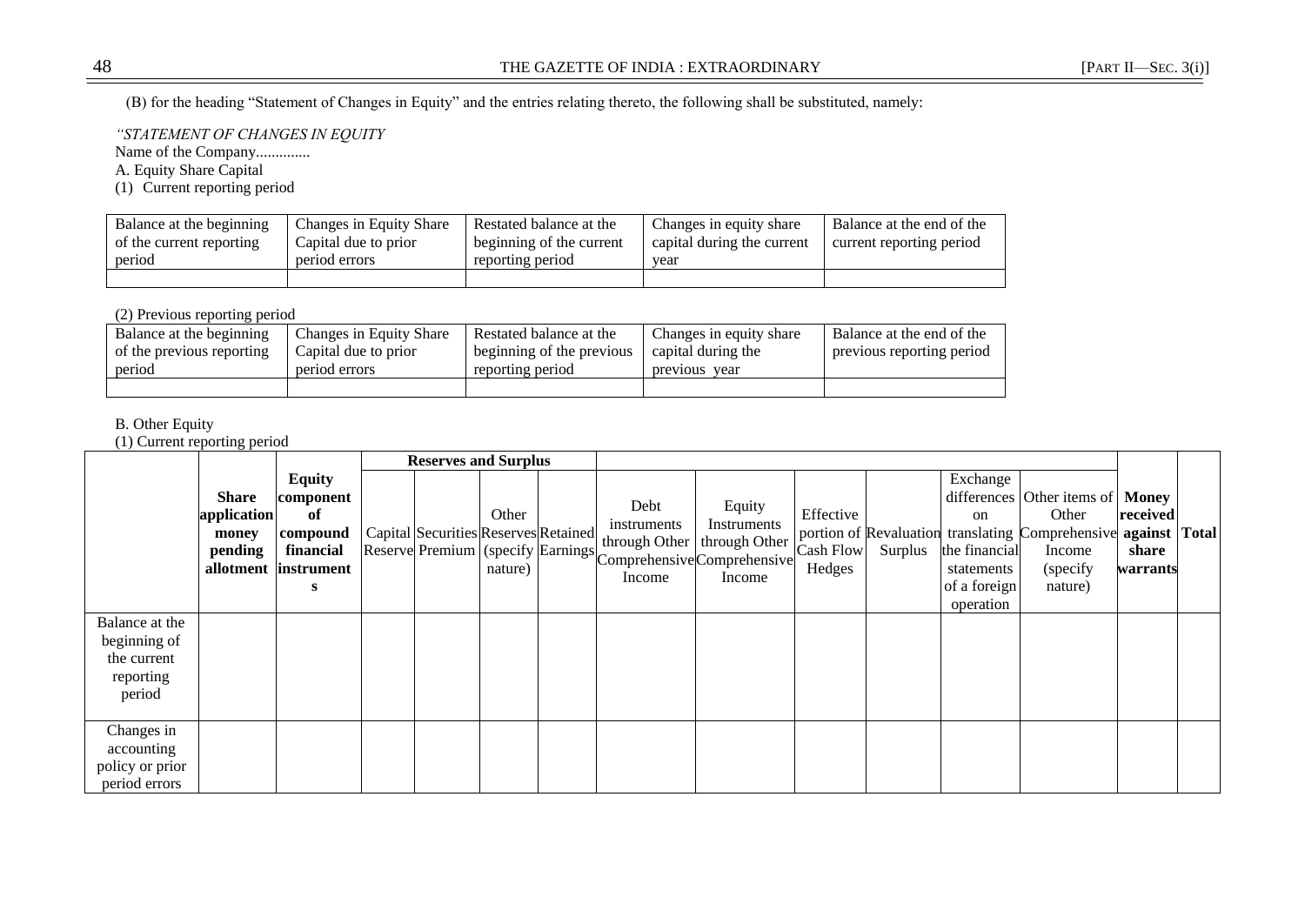| Restated       |  |  |  |  |  |  |  |
|----------------|--|--|--|--|--|--|--|
| balance at     |  |  |  |  |  |  |  |
| the            |  |  |  |  |  |  |  |
| beginning      |  |  |  |  |  |  |  |
| of the         |  |  |  |  |  |  |  |
| current        |  |  |  |  |  |  |  |
| reporting      |  |  |  |  |  |  |  |
| period         |  |  |  |  |  |  |  |
| Total          |  |  |  |  |  |  |  |
| Comprehensive  |  |  |  |  |  |  |  |
| Income for the |  |  |  |  |  |  |  |
| current year   |  |  |  |  |  |  |  |
|                |  |  |  |  |  |  |  |
|                |  |  |  |  |  |  |  |
| Dividends      |  |  |  |  |  |  |  |
|                |  |  |  |  |  |  |  |
| Transfer to    |  |  |  |  |  |  |  |
| retained       |  |  |  |  |  |  |  |
| earnings       |  |  |  |  |  |  |  |
| Any other      |  |  |  |  |  |  |  |
| change (to be  |  |  |  |  |  |  |  |
| specified)     |  |  |  |  |  |  |  |
| Balance at the |  |  |  |  |  |  |  |
| end of the     |  |  |  |  |  |  |  |
| current        |  |  |  |  |  |  |  |
| reporting      |  |  |  |  |  |  |  |
| period         |  |  |  |  |  |  |  |

(2) Previous reporting period

|                |              |                       | <b>Reserves and Surplus</b>          |         |                                                               |             |                  |         |               |                                                                |          |  |
|----------------|--------------|-----------------------|--------------------------------------|---------|---------------------------------------------------------------|-------------|------------------|---------|---------------|----------------------------------------------------------------|----------|--|
|                |              | <b>Equity</b>         |                                      |         |                                                               |             |                  |         | Exchange      |                                                                |          |  |
|                | <b>Share</b> | component             |                                      |         | Debt                                                          | Equity      |                  |         |               | differences Other items of Money                               |          |  |
|                | application  |                       |                                      | Other   | instruments                                                   | Instruments | Effective        |         | <sub>on</sub> | Other                                                          | received |  |
|                | money        | compound              | Capital Securities Reserves Retained |         | through Other   through Other                                 |             |                  |         |               | portion of Revaluation translating Comprehensive against Total |          |  |
|                | pending      | financial             |                                      |         | Reserve Premium (specify Earnings Comprehensive Comprehensive |             | <b>Cash Flow</b> | Surplus | the financial | Income                                                         | share    |  |
|                |              | allotment linstrument |                                      | nature) |                                                               |             | Hedges           |         | statements    | (specify                                                       | warrants |  |
|                |              |                       |                                      |         | Income                                                        | Income      |                  |         | of a foreign  | nature)                                                        |          |  |
|                |              |                       |                                      |         |                                                               |             |                  |         | operation     |                                                                |          |  |
| Balance at the |              |                       |                                      |         |                                                               |             |                  |         |               |                                                                |          |  |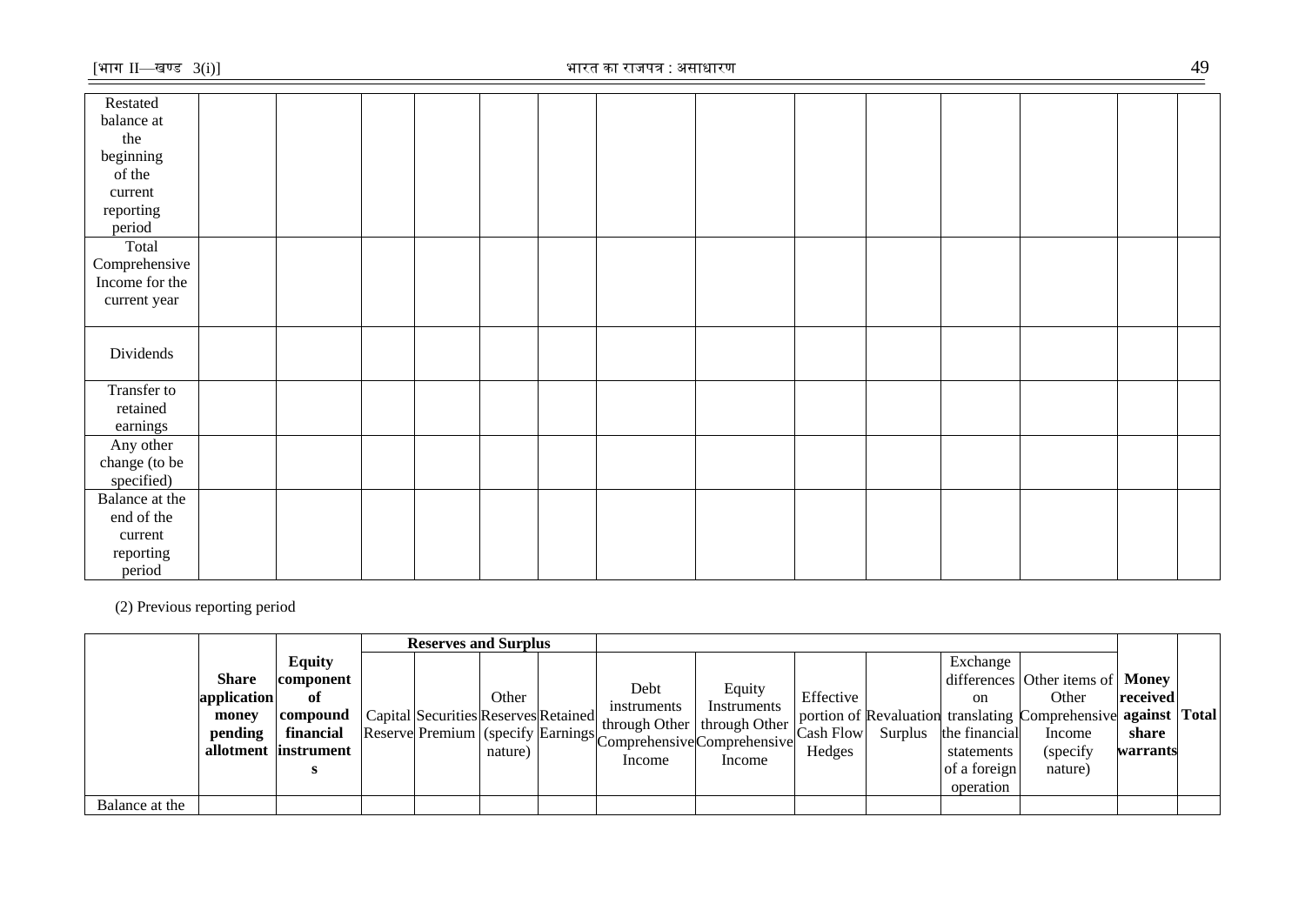| $50\,$                                                                                  | THE GAZETTE OF INDIA : EXTRAORDINARY |  |  |  |  |  |  |  |  |  | [PART II-SEC. $3(i)$ ] |  |  |
|-----------------------------------------------------------------------------------------|--------------------------------------|--|--|--|--|--|--|--|--|--|------------------------|--|--|
| beginning of<br>the previous<br>reporting<br>period                                     |                                      |  |  |  |  |  |  |  |  |  |                        |  |  |
| Changes $\overline{in}$<br>accounting<br>policy/prior<br>period errors                  |                                      |  |  |  |  |  |  |  |  |  |                        |  |  |
| Restated<br>balance at<br>the<br>beginning<br>of the<br>previous<br>reporting<br>period |                                      |  |  |  |  |  |  |  |  |  |                        |  |  |
| Total<br>Comprehensive<br>Income for the<br>previous year                               |                                      |  |  |  |  |  |  |  |  |  |                        |  |  |
| Dividends                                                                               |                                      |  |  |  |  |  |  |  |  |  |                        |  |  |
| Transfer to<br>retained<br>earnings                                                     |                                      |  |  |  |  |  |  |  |  |  |                        |  |  |
| Any other<br>change (to be<br>specified)                                                |                                      |  |  |  |  |  |  |  |  |  |                        |  |  |
| Balance at the<br>end of the<br>previous<br>reporting<br>period                         |                                      |  |  |  |  |  |  |  |  |  |                        |  |  |

Note: Remeasurment of defined benefit plans and fair value changes relating to own credit risk of financial liabilities designated at fair value through profit or loss shall be recognised as a part of retained earnings with separate disclosure of such items alongwith the relevant amounts in the Notes or shall be shown as a separate column under Reserves and Surplus "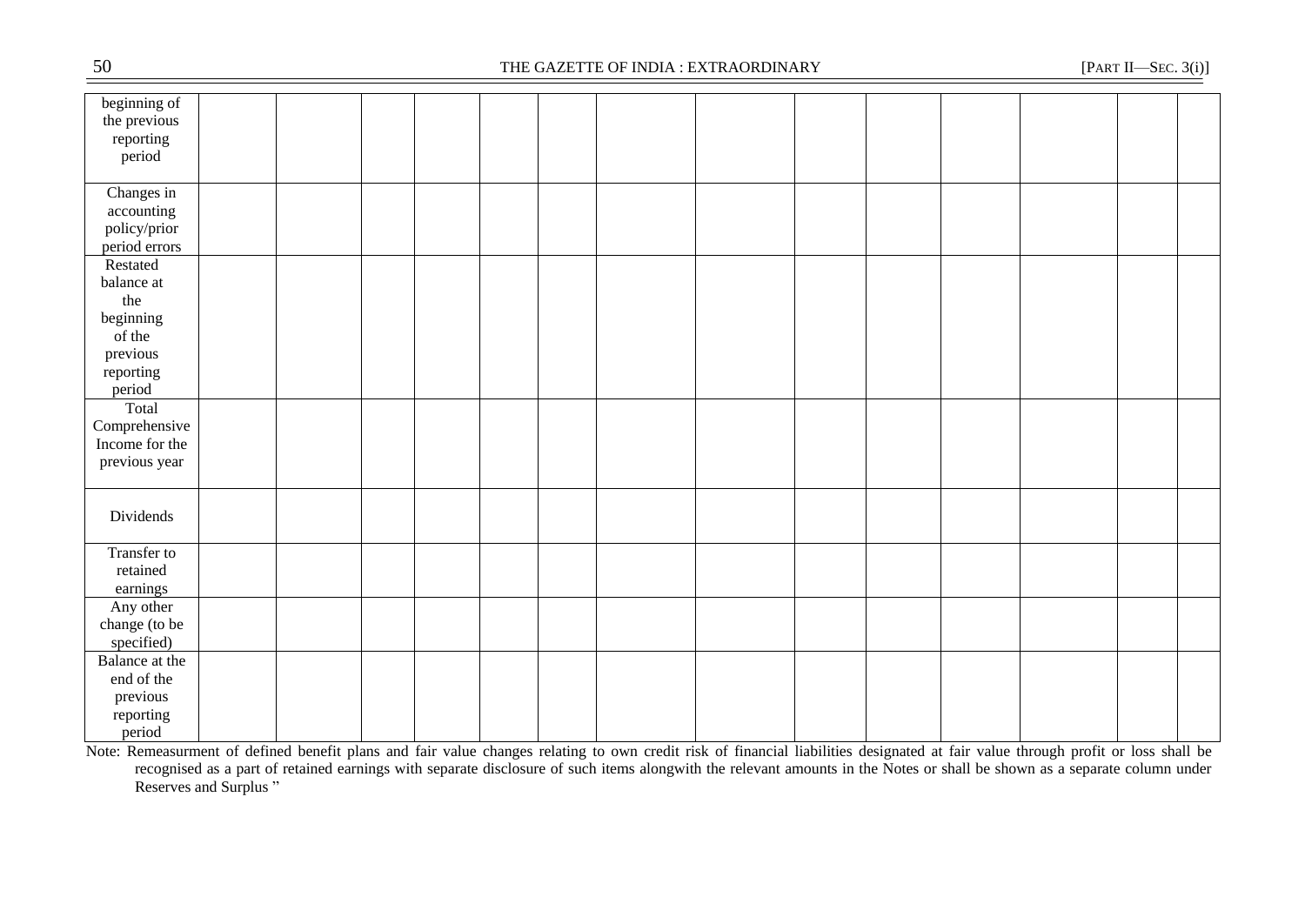(C) in the "Notes", under the heading "General Instructions For Preparation of Balance Sheet",-

(I) In paragraph 6,-

(a) under the heading "A. Non-Current Assets",-

(i) under the sub-heading "I. Property, Plant and Equipment", for item (iii), the following item shall be substituted, namely:-

―(iii) A reconciliation of the gross and net carrying amounts of each class of assets at the beginning and end of the reporting period showing additions, disposals, acquisitions through business combinations, amount of change due to revaluation (if change is 10% or more in the aggregate of the net carrying value of each class of Property, Plant and Equipment) and other adjustments and the related depreciation and impairment losses or reversals shall be disclosed separately.";

(ii) under the sub-heading "IV. Other Intangible assets", for item (ii), the following item shall be substituted, namely:-

―(ii) A reconciliation of the gross and net carrying amounts of each class of assets at the beginning and end of the reporting period showing additions, disposals, acquisitions through business combinations, amount of change due to revaluation (if change is 10% or more in the aggregate of the net carrying value of each class of intangible assets) and other adjustments and the related amortization and impairment losses or reversals shall be disclosed separately. "

(iii) under the sub-heading "VII. Trade Receivables", after item (iii), the following item shall be inserted, namely:-

―(iv) For trade receivables outstanding, following ageing schedule shall be given:

#### **Trade Receivables ageing schedule**

| (Amount in Rs.) |  |
|-----------------|--|
|                 |  |

| Particulars                                                                                       | Outstanding for following periods from due date of payment# |                       |                  |                  |                      |       |  |  |  |
|---------------------------------------------------------------------------------------------------|-------------------------------------------------------------|-----------------------|------------------|------------------|----------------------|-------|--|--|--|
|                                                                                                   | Less than 6<br>months                                       | 6 months $-1$<br>year | $1 - 2$<br>years | $2 - 3$<br>years | More than 3<br>years | Total |  |  |  |
| (i) Undisputed Trade<br>receivables<br>considered good                                            |                                                             |                       |                  |                  |                      |       |  |  |  |
| (ii) Undisputed Trade<br>Receivables - which<br>significant<br>have<br>increase in credit risk    |                                                             |                       |                  |                  |                      |       |  |  |  |
| (iii) Undisputed Trade<br>Receivables – credit<br>impaired                                        |                                                             |                       |                  |                  |                      |       |  |  |  |
| (iv) Disputed<br>Trade<br>Receivables-considered<br>good                                          |                                                             |                       |                  |                  |                      |       |  |  |  |
| Disputed Trade<br>(v)<br>Receivables –<br>which<br>significant<br>have<br>increase in credit risk |                                                             |                       |                  |                  |                      |       |  |  |  |
| (vi) Disputed Trade<br>Receivables –<br>credit<br>impaired                                        |                                                             |                       |                  |                  |                      |       |  |  |  |

# similar information shall be given where no due date of payment is specified in that case disclosure shall be from the date of the transaction.

Unbilled dues shall be disclosed separately";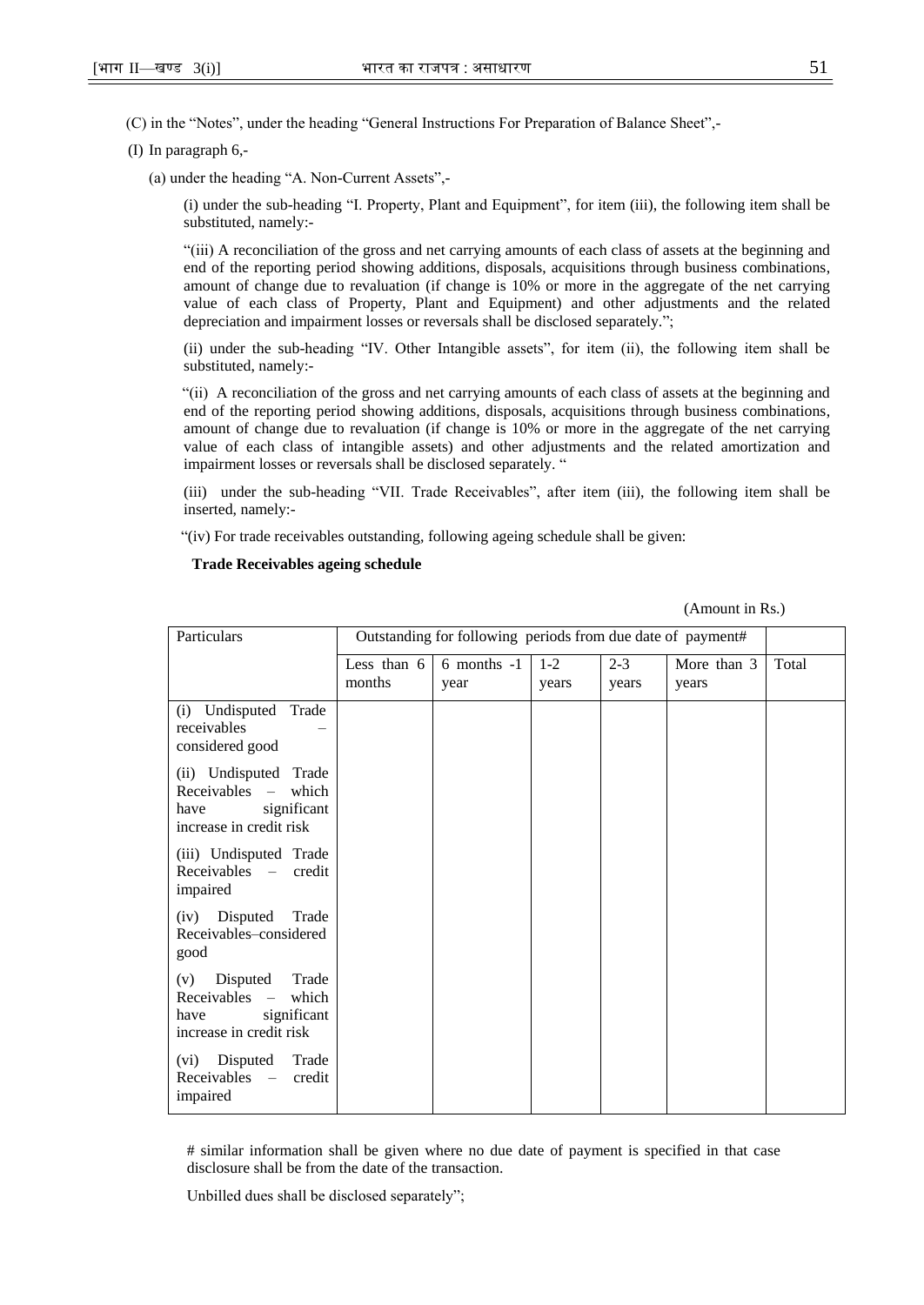- (iv) Under the sub- heading "VIII. Loans", in sub item (i), sub-item (a) shall be omitted;
- (v) For sub-heading "IX" and the entries relating thereto, the following shall be substituted, namely:-
	- "IX. Other financial assets
		- (i) Security Deposits
		- (ii) Bank deposits with more than 12 months maturity
		- (iii) others (to be specified)";
- (b) under the heading "B. Current Assets".-
	- (i) in the sub-heading "III. Trade Receivables", after item (iii) and the entries relating thereto, the following shall be inserted, namely:-
		- ― (iv) For trade receivables outstanding, following ageing schedule shall be given:

### **Trade Receivables ageing schedule**

| (Amount in Rs.) |  |
|-----------------|--|
|                 |  |

| Particulars                                                                                             | Outstanding for following periods from due date of payment# |                         |                  |                  |                      |       |  |  |  |  |
|---------------------------------------------------------------------------------------------------------|-------------------------------------------------------------|-------------------------|------------------|------------------|----------------------|-------|--|--|--|--|
|                                                                                                         | Less than 6<br>months                                       | $6$ months $-1$<br>year | $1 - 2$<br>years | $2 - 3$<br>years | More than 3<br>years | Total |  |  |  |  |
| Undisputed<br>Trade<br>(i)<br>receivables - considered<br>good                                          |                                                             |                         |                  |                  |                      |       |  |  |  |  |
| Undisputed<br>(ii)<br>Trade<br>Receivables - which have<br>significant<br>increase<br>in<br>credit risk |                                                             |                         |                  |                  |                      |       |  |  |  |  |
| (iii) Undisputed<br>Trade<br>Receivables<br>credit<br>$\equiv$<br>impaired                              |                                                             |                         |                  |                  |                      |       |  |  |  |  |
| Disputed<br>Trade<br>(iv)<br>Receivables-considered<br>good                                             |                                                             |                         |                  |                  |                      |       |  |  |  |  |
| Disputed<br>Trade<br>(v)<br>Receivables - which have<br>significant<br>increase<br>in<br>credit risk    |                                                             |                         |                  |                  |                      |       |  |  |  |  |
| (vi)<br>Disputed<br>Trade<br>Receivables<br>credit<br>$\overline{\phantom{m}}$<br>impaired              |                                                             |                         |                  |                  |                      |       |  |  |  |  |

# similar information shall be given where no due date of payment is specified in that case disclosure shall be from the date of the transaction.

Unbilled dues shall be disclosed separately";

- (ii) under the sub-heading "V. Loans", in item (i), sub-item (a) shall be omitted;
- (iii) after the sub-heading "V. Loans" and the entries relating thereto, the following shall be inserted, namely:-

―VA. Other Financial Assets: This is an all-inclusive heading, which incorporates financial assets that do not fit into any other financial asset categories, such as, Security Deposits."

(c) under the heading "D. Equity", in sub-heading "I. Equity Share Capital", after item (l), the following item shall be inserted, namely:-

"(m) A company shall disclose Shareholding of Promoters\* as under: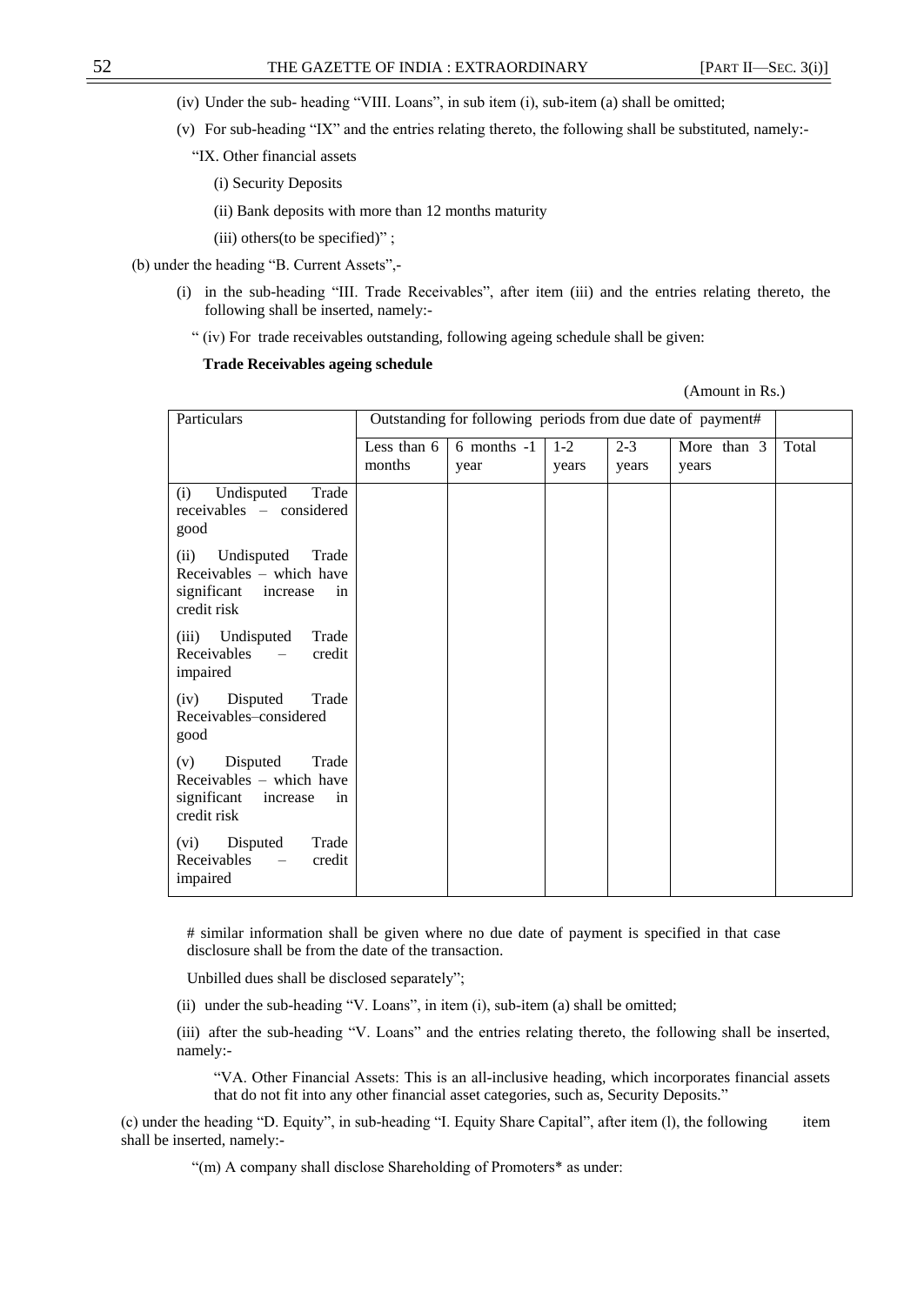|       | Shares held by promoters at the end of the year | % Change during the year*** |                      |       |  |
|-------|-------------------------------------------------|-----------------------------|----------------------|-------|--|
| S. No | Promoter<br>name                                | of<br>No.<br>Shares**       | % $\sigma$<br>shares | total |  |
| Total |                                                 |                             |                      |       |  |

\*Promoter here means promoter as defined in the Companies Act, 2013.

\*\* Details shall be given separately for each class of shares

\*\*\* percentage change shall be computed with respect to the number at the beginning of the year or if issued during the year for the first time then with respect to the date of issue.";

(d) under the heading "E. Non-Current Liabilities", in sub-heading "I. Borrowings", in item (i), sub- item (f) shall be omitted;

(e) under the heading "F. Current Liabilities",-

(i) in sub- heading  $H$ . Borrowings", after item (iv), the following item shall be inserted, namely:-

"(v) Current maturities of Long term borrowings shall be disclosed separately".;

(ii) under the sub- heading "II. Other Financial Liabilities", items (a) and (b) shall be omitted;

(f) after the heading "FA. Trade Payables", and the entries relating thereto, the following shall be inserted, namely:-

―FB. For trade payables due for payment, following ageing schedule shall be given:

### **Trade Payables aging schedule**

(Amount in Rs.)

| Particulars                    | Outstanding for following periods from due date of<br>payment# |      |              |             |           |                        |       |  |
|--------------------------------|----------------------------------------------------------------|------|--------------|-------------|-----------|------------------------|-------|--|
|                                | Less<br>year                                                   | than | $\mathbf{I}$ | $1-2$ years | 2-3 years | More than $3$<br>years | Total |  |
| (i) MSME                       |                                                                |      |              |             |           |                        |       |  |
| (ii) Others                    |                                                                |      |              |             |           |                        |       |  |
| $(iii)$ Disputed dues $-$ MSME |                                                                |      |              |             |           |                        |       |  |
| (iv)Disputed dues - Others     |                                                                |      |              |             |           |                        |       |  |

# similar information shall be given where no due date of payment is specified in that case disclosure shall be from the date of the transaction.

Unbilled dues shall be disclosed separately";

(g) after heading "J" and the entries relating thereto, the following shall be inserted, namely:-

―JA. Where the company has not used the borrowings from banks and financial institutions for the specific purpose for which it was taken at the balance sheet date, the company shall disclose the details of where they have been used.";

(h) heading K and the entries relating thereto, shall be omitted;

(i) after heading K and the entries relating thereto, the following shall be inserted, namely:-

### **"L. Additional Regulatory Information**

(i) Title deeds of Immovable Properties not held in name of the Company

The company shall provide the details of all the immovable properties (other than properties where the Company is the lessee and the lease agreements are duly executed in favour of the lessee) whose title deeds are not held in the name of the company in following format and where such immovable property is jointly held with others, details are required to be given to the extent of the company's share.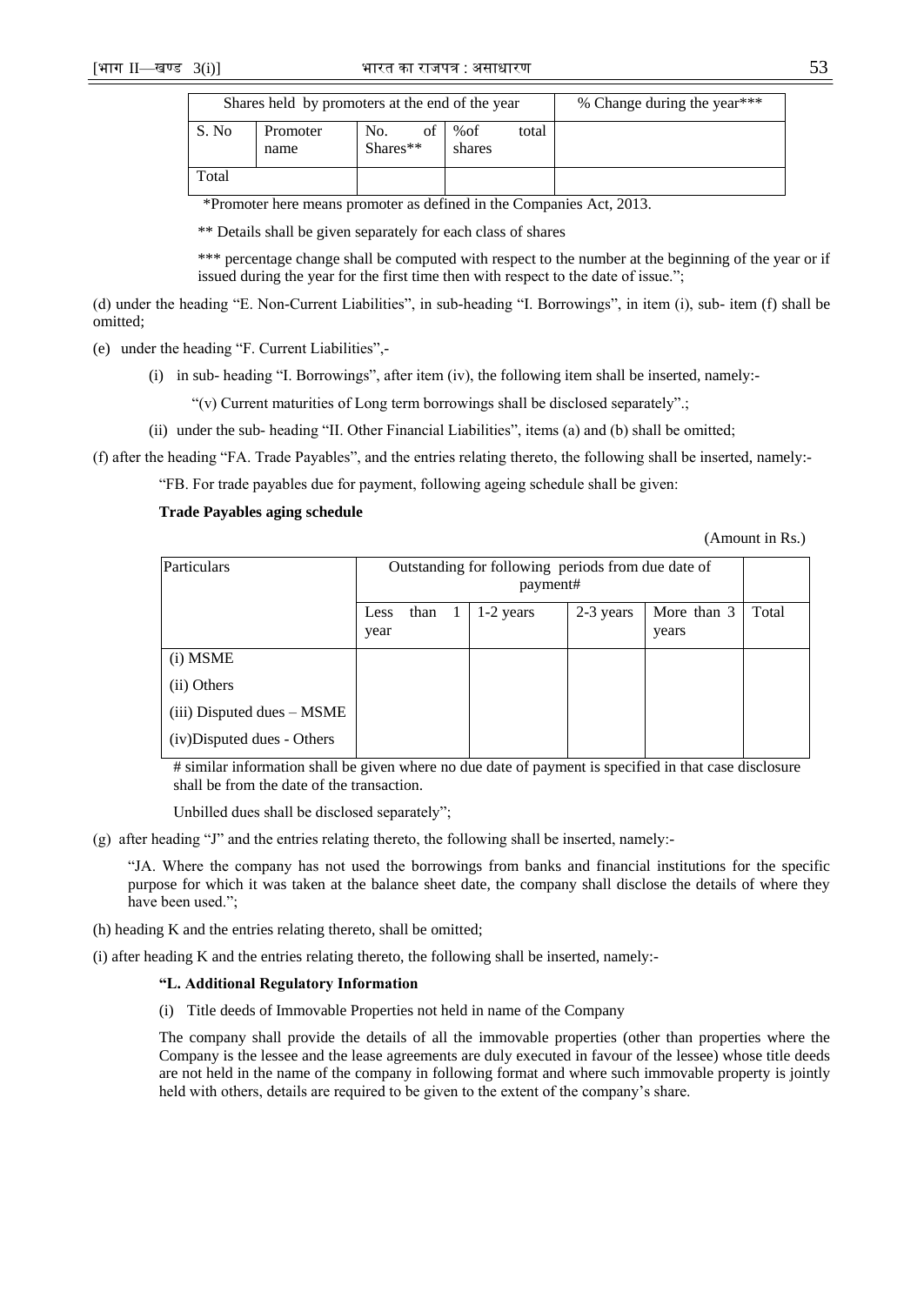| Relevant line item in<br>the Balance sheet | Description Gross<br>of item of<br>property | carrying<br>value | Title deeds<br>held in the<br>name of | Whether title deed<br>holder is a<br>promoter, director<br>or relative# of<br>promoter*/director<br>or employee of<br>promoter/director | Property held<br>since which<br>date | Reason for not<br>being held in the<br>name of the<br>company** |
|--------------------------------------------|---------------------------------------------|-------------------|---------------------------------------|-----------------------------------------------------------------------------------------------------------------------------------------|--------------------------------------|-----------------------------------------------------------------|
| <b>PPE</b>                                 | Land<br><b>Building</b>                     |                   |                                       |                                                                                                                                         |                                      | **also indicate if<br>in dispute                                |
| Investment property                        | Land<br><b>Building</b>                     |                   |                                       |                                                                                                                                         |                                      |                                                                 |
| Non-current asset held Land<br>for sale    | <b>Building</b>                             |                   |                                       |                                                                                                                                         |                                      |                                                                 |
| others                                     |                                             |                   |                                       |                                                                                                                                         |                                      |                                                                 |

#Relative here means relative as defined in the Companies Act, 2013.

\*Promoter here means promoter as defined in the Companies Act, 2013.

- (ii) The Company shall disclose as to whether the fair value of investment property (as measured for disclosure purposes in the financial statements) is based on the valuation by a registered valuer as defined under rule 2 of Companies (Registered Valuers and Valuation) Rules, 2017.
- (iii) Where the Company has revalued its Property, Plant and Equipment (including Right-of-Use Assets), the company shall disclose as to whether the revaluation is based on the valuation by a registered valuer as defined under rule 2 of Companies (Registered Valuers and Valuation) Rules, 2017.
- (iv) Where the company has revalued its intangible assets, the company shall disclose as to whether the revaluation is based on the valuation by a registered valuer as defined under rule 2 of Companies (Registered Valuers and Valuation) Rules, 2017.
- (v) The following disclosures shall be made where Loans or Advances in the nature of loans are granted to promoters, directors, KMPs and the related parties (as defined under Companies Act, 2013), either severally or jointly with any other person, that are:
	- (a) repayable on demand; or

(b) without specifying any terms or period of repayment,

| Type of Borrower       | Amount of loan or advance in the nature<br>of loan outstanding | Percentage to the total<br>Loans and Advances<br>in the nature of loans |
|------------------------|----------------------------------------------------------------|-------------------------------------------------------------------------|
| Promoter               |                                                                |                                                                         |
| <b>Directors</b>       |                                                                |                                                                         |
| <b>KMPs</b>            |                                                                |                                                                         |
| <b>Related Parties</b> |                                                                |                                                                         |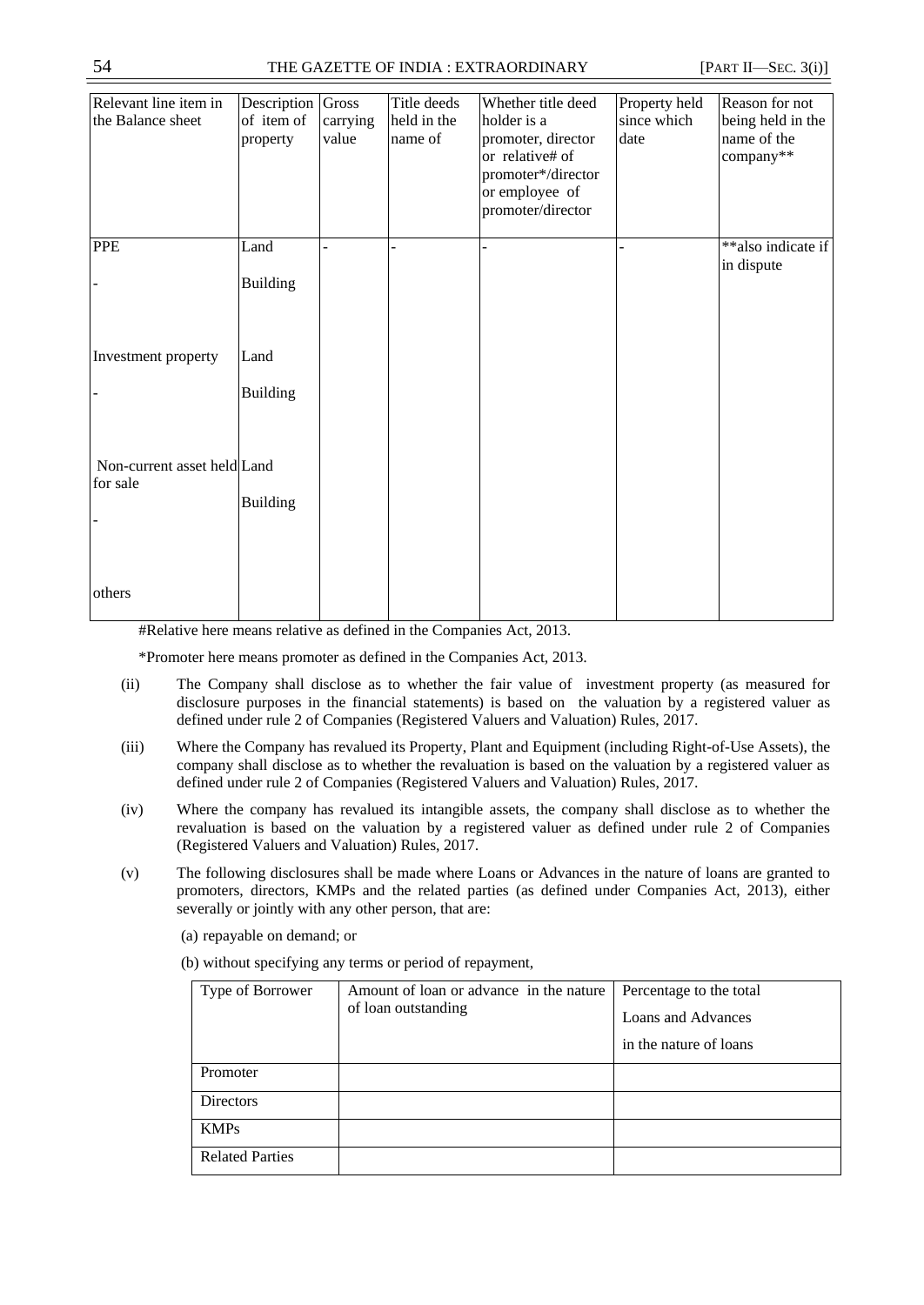### (vi) **Capital-Work-in Progress (CWIP)**

### **(a) For Capital-work-in progress, following ageing schedule shall be given:**

### **CWIP aging schedule**

(Amount in Rs.)

| <b>CWIP</b>                          |                     | Total*    |           |                   |  |
|--------------------------------------|---------------------|-----------|-----------|-------------------|--|
|                                      | Less than 1<br>year | 1-2 years | 2-3 years | More than 3 years |  |
| Projects in progress                 |                     |           |           |                   |  |
| Projects<br>temporarily<br>suspended |                     |           |           |                   |  |

**\***Total shall tally with CWIP amount in the balance sheet.

(b) For capital-work-in progress, whose completion is overdue or has exceeded its cost compared to its original plan, following **CWIP completion schedule** shall be given\*\***:**

(Amount in Rs.)

| <b>CWIP</b> | To be completed in |             |           |                   |  |  |  |  |  |
|-------------|--------------------|-------------|-----------|-------------------|--|--|--|--|--|
|             | Less than 1 year   | $1-2$ years | 2-3 years | More than 3 years |  |  |  |  |  |
|             |                    |             |           |                   |  |  |  |  |  |
| Project 1   |                    |             |           |                   |  |  |  |  |  |
| Project 2"  |                    |             |           |                   |  |  |  |  |  |

\*\*Details of projects where activity has been suspended shall be given separately.

#### **(vii) Intangible assets under development:**

(a) For Intangible assets under development, following ageing schedule shall be given:

### **Intangible assets under development aging schedule**

(Amount in Rs.)

| Intangible<br>assets                 | Amount in CWIP for a period of | Total*    |           |                      |  |
|--------------------------------------|--------------------------------|-----------|-----------|----------------------|--|
| under development                    | Less than 1 year               | 1-2 years | 2-3 years | More than 3<br>years |  |
| in<br>Projects<br>progress           |                                |           |           |                      |  |
| Projects<br>temporarily<br>suspended |                                |           |           |                      |  |

**\*** Total shall tally with the amount of Intangible assets under development in the balance sheet.

(b) For Intangible assets under development, whose completion is overdue or has exceeded its cost compared to its original plan, the following **Intangible assets under development completion schedule** shall be given\*\*: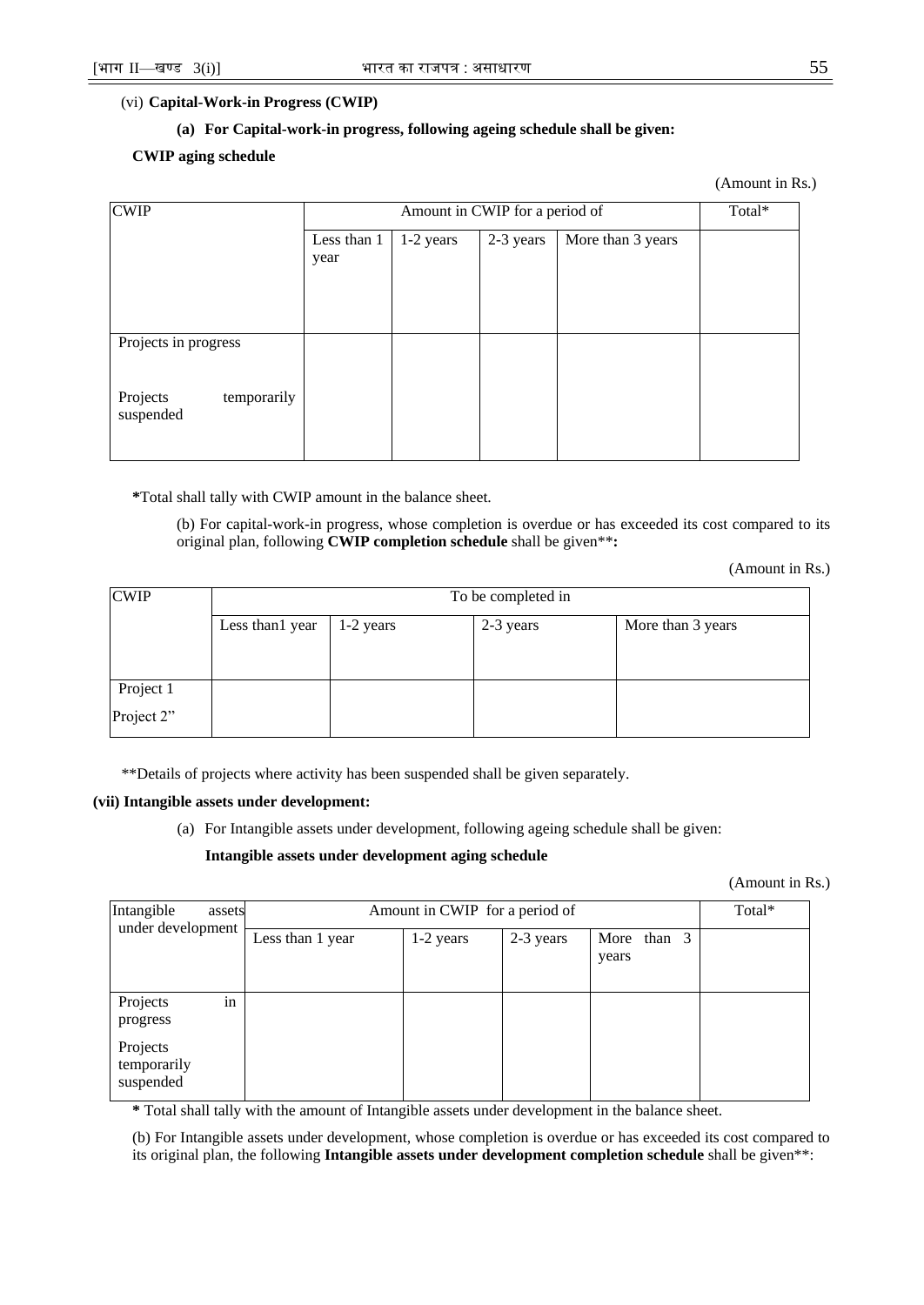| Intangible assets<br>under<br>development | To be completed in |           |           |                   |  |  |  |  |  |
|-------------------------------------------|--------------------|-----------|-----------|-------------------|--|--|--|--|--|
|                                           | Less than 1 year   | 1-2 years | 2-3 years | More than 3 years |  |  |  |  |  |
| Project 1<br>Project 2                    |                    |           |           |                   |  |  |  |  |  |

\*\*Details of projects where activity has been suspended shall be given separately.

### **(viii) Details of Benami Property held**

Where any proceeding has been initiated or pending against the company for holding any benami property under the Benami Transactions (Prohibition) Act, 1988 (45 of 1988) and rules made thereunder, the company shall disclose the following:-

- (a) Details of such property,
- (b) Amount thereof,
- (c) Details of Beneficiaries,
- (d) If property is in the books, then reference to the item in the Balance Sheet,
- (e) If property is not in the books, then the fact shall be stated with reasons,
- (f) Where there are proceedings against the company under this law as an abetter of the transaction or as the transferor then the details shall be provided,
- (g) Nature of proceedings, status of same and company's view on same.
- (ix) where the Company has borrowings from banks or financial institutions on the basis of security of current assets, it shall disclose the following:-
	- (a) whether quarterly returns or statements of current assets filed by the Company with banks or financial institutions are in agreement with the books of accounts;
	- (b) if not, summary of reconciliation and reasons of material discrepancies, if any to be adequately disclosed.

# (x) **Wilful Defaulter**\*

Where a company is a declared wilful defaulter by any bank or financial Institution or other lender, following details shall be given:

- (a) Date of declaration as willful defaulter,
- (b) Details of defaults (amount and nature of defaults)

\* wilful defaulter‖ here means a person or an issuer who or which is categorized as a willful defaulter by any bank or financial institution (as defined under the Companies Act, 2013) or consortium thereof, in accordance with the guidelines on wilful defaulters issued by the Reserve Bank of India.

### (xi) **Relationship with Struck off Companies**

Where the company has any transactions with companies struck off under section 248 of the Companies Act, 2013 or section 560 of Companies Act, 1956, the Company shall disclose the following details, namely:-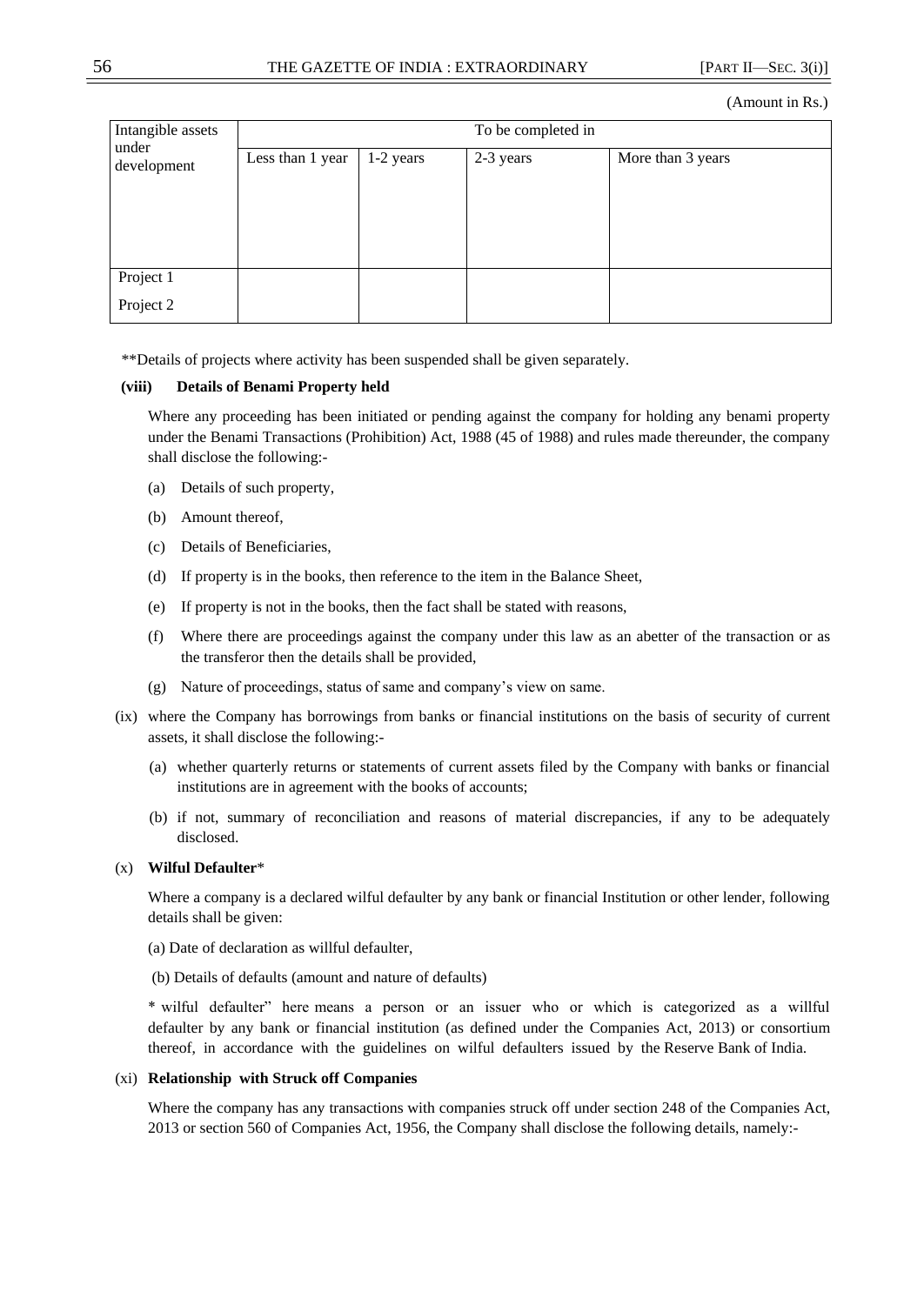| Name of struck off | with<br>of<br>Nature<br>transactions            | Balance     | Relationship with                                     |
|--------------------|-------------------------------------------------|-------------|-------------------------------------------------------|
| Company            | struck-off Company                              | outstanding | the Struck off company, if<br>any,<br>to be disclosed |
|                    | Investments in securities                       |             |                                                       |
|                    | Receivables                                     |             |                                                       |
|                    | Payables                                        |             |                                                       |
|                    | Shares held by stuck off company                |             |                                                       |
|                    | Other outstanding balances (to be<br>specified) |             |                                                       |

### **(xii) Registration of charges or satisfaction with Registrar of Companies (ROC)**

Where any charges or satisfaction yet to be registered with ROC beyond the statutory period, details and reasons thereof shall be disclosed.

### (xiii) **Compliance with number of layers of companies**

Where the company has not complied with the number of layers prescribed under clause (87) of section 2 of the Act read with the Companies (Restriction on number of Layers) Rules, 2017, the name and CIN of the companies beyond the specified layers and the relationship or extent of holding of the company in such downstream companies shall be disclosed.

### (xiv) **Following Ratios to be disclosed:-**

- (a) Current Ratio,
- (b) Debt-Equity Ratio,
- (c) Debt Service Coverage Ratio,
- (d) Return on Equity Ratio,
- (e) Inventory turnover ratio,
- (f) Trade Receivables turnover ratio,
- (g) Trade payables turnover ratio,
- (h) Net capital turnover ratio,
- (i) Net profit ratio,
- (j) Return on Capital employed,
- (k) Return on investment.

The company shall explain the items included in numerator and denominator for computing the above ratios. Further explanation shall be provided for any change in the ratio by more than 25% as compared to the preceding year.

### (xv) **Compliance with approved Scheme(s) of Arrangements**

Where the Scheme of Arrangements has been approved by the Competent Authority in terms of sections 230 to 237 of the Companies Act, 2013, the company shall disclose that the effect of such Scheme of Arrangements have been accounted for in the books of account of the Company 'in accordance with the Scheme' and 'in accordance with accounting standards' and any deviation in this regard shall be explained.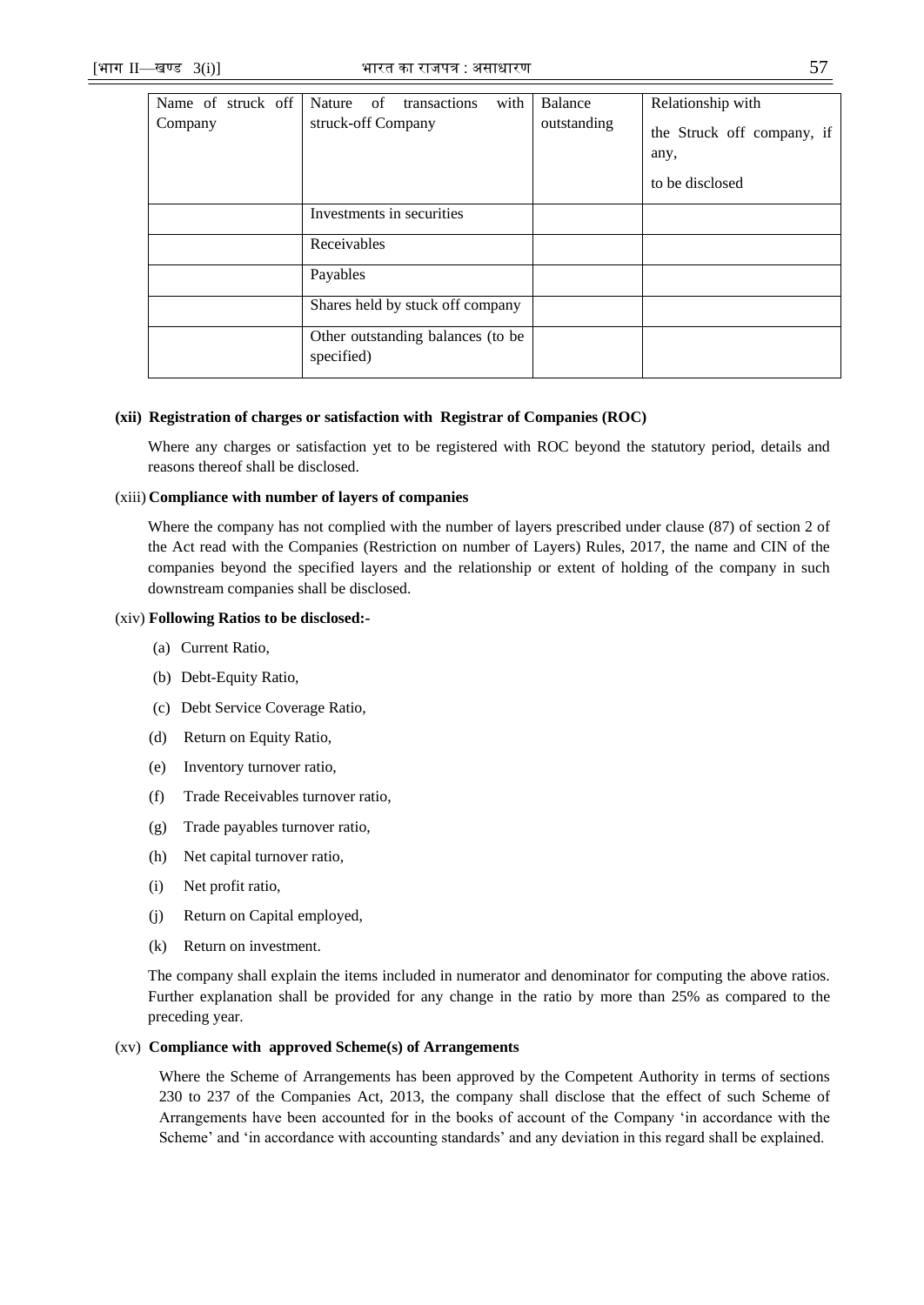### (xvi) **Utilisation of Borrowed funds and share premium:**

(A) Where company has advanced or loaned or invested funds (either borrowed funds or share premium or any other sources or kind of funds) to any other person(s) or entity(ies), including foreign entities (Intermediaries) with the understanding (whether recorded in writing or otherwise) that the Intermediary shall

(i) directly or indirectly lend or invest in other persons or entities identified in any manner whatsoever by or on behalf of the company (Ultimate Beneficiaries) or

(ii) provide any guarantee, security or the like to or on behalf of the Ultimate Beneficiaries;

the company shall disclose the following:-

- (I) date and amount of fund advanced or loaned or invested in Intermediaries with complete details of each Intermediary.
- (II) date and amount of fund further advanced or loaned or invested by such Intermediaries to other intermediaries or Ultimate Beneficiaries alongwith complete details of the ultimate beneficiaries.
- (III) date and amount of guarantee, security or the like provided to or on behalf of the Ultimate Beneficiaries
- (IV) declaration that relevant provisions of the Foreign Exchange Management Act, 1999 (42 of 1999) and Companies Act has been complied with for such transactions and the transactions are not violative of the Prevention of Money-Laundering act, 2002 (15 of 2003).;

(B) Where a company has received any fund from any person(s) or entity(ies), including foreign entities (Funding Party)with the understanding (whether recorded in writing or otherwise) that the company shall

(i) directly or indirectly lend or invest in other persons or entities identified in any manner whatsoever by or on behalf of the Funding Party (Ultimate Beneficiaries) or

(ii) provide any guarantee, security or the like on behalf of the Ultimate Beneficiaries, the company shall disclose the following:-

- (I) date and amount of fund received from Funding parties with complete details of each Funding party.
- (II) date and amount of fund further advanced or loaned or invested other intermediaries or Ultimate Beneficiaries alongwith complete details of the other intermediaries' or ultimate beneficiaries.
- (III) date and amount of guarantee, security or the like provided to or on behalf of the Ultimate Beneficiaries
- (IV) declaration that relevant provisions of the Foreign Exchange Management Act, 1999 (42 of 1999) and Companies Act has been complied with for such transactions and the transactions are not violative of the Prevention of Money-Laundering act, 2002 (15 of 2003).

(iii) in Part II- Statement of Profit and Loss, under the heading "General Instructions for Preparation of Statement of Profit and Loss",-

- (A) in paragraph 3, in item (b), the word "and" shall be omitted and after item (b), the following shall be inserted, namely:-
- "(ba) Grants or donations received (relevant in case of section 8 companies only); and"
- $(B)$  in paragraph "7. Additional Information", after item  $(k)$  and the entries relating thereto, the following items shall be inserted, namely:-
	- ―(l) Undisclosed income

The Company shall give details of any transaction not recorded in the books of accounts that has been surrendered or disclosed as income during the year in the tax assessments under the Income Tax Act, 1961 (such as, search or survey or any other relevant provisions of the Income Tax Act, 1961), unless there is immunity for disclosure under any scheme and shall also state whether the previously unrecorded income and related assets have been properly recorded in the books of account during the year.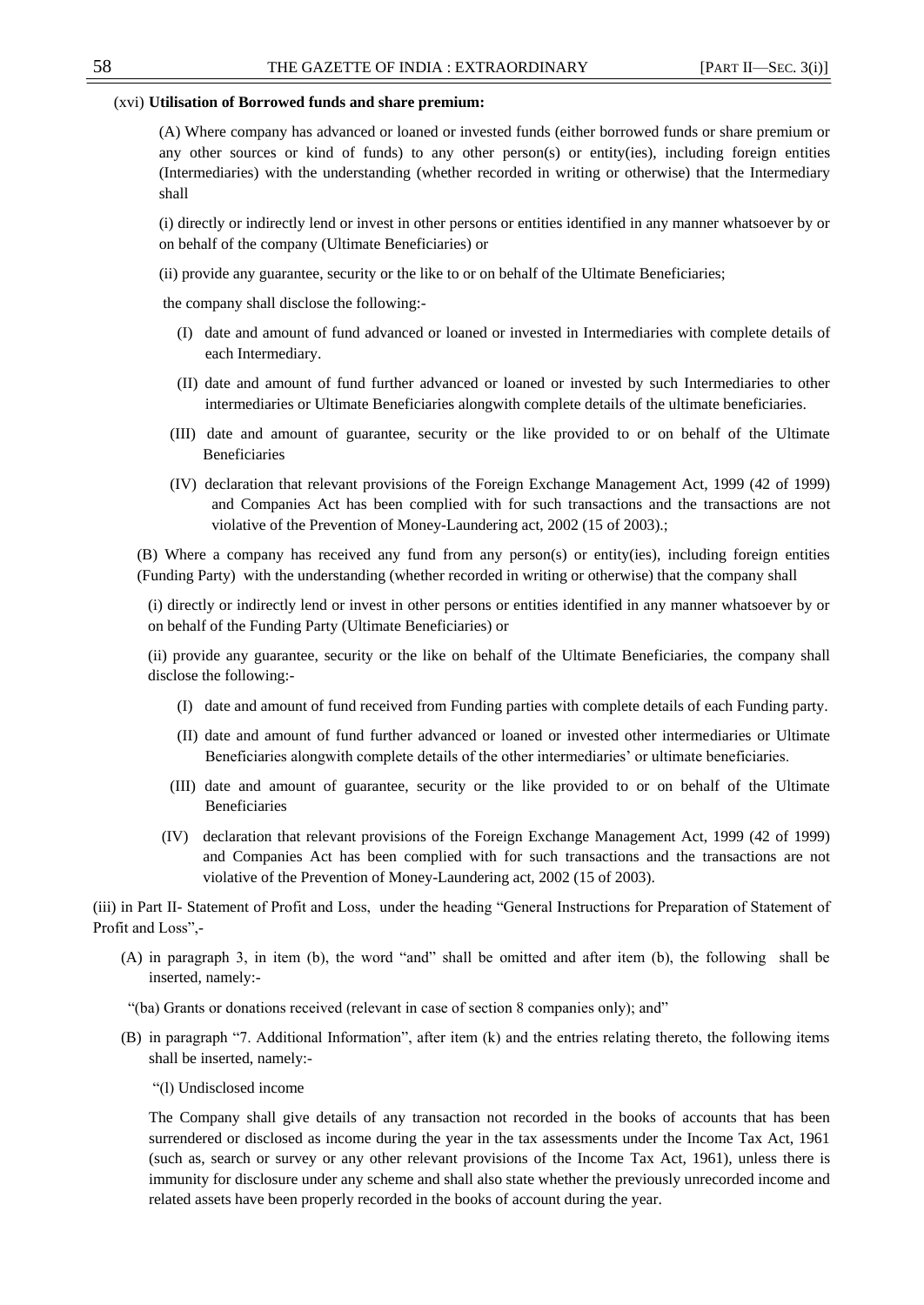#### (m) Corporate Social Responsibility (CSR)

Where the company covered under section 135 of the Companies Act, the following shall be disclosed with regard to CSR activities:-

- (i) amount required to be spent by the company during the year,
- (ii) amount of expenditure incurred,
- (iii) shortfall at the end of the year,
- (iv) total of previous years shortfall,
- (v) reason for shortfall,
- (vi) nature of CSR activities,

(vii) details of related party transactions, e.g.,contribution to a trust controlled by the company in relation to CSR expenditure as per relevant Accounting Standard,

(viii) where a provision is made with respect to a liability incurred by entering into a contractual obligation, the movements in the provision during the year shall be shown separately.

(n) details of Crypto Currency or Virtual Currency

Where the Company has traded or invested in Crypto currency or Virtual Currency during the financial year, the following shall be disclosed:-

- (i) profit or loss on transactions involving Crypto currency or Virtual Currency,
- (ii) amount of currency held as at the reporting date,

(iii) deposits or advances from any person for the purpose of trading or investing in Crypto Currency or virtual currency."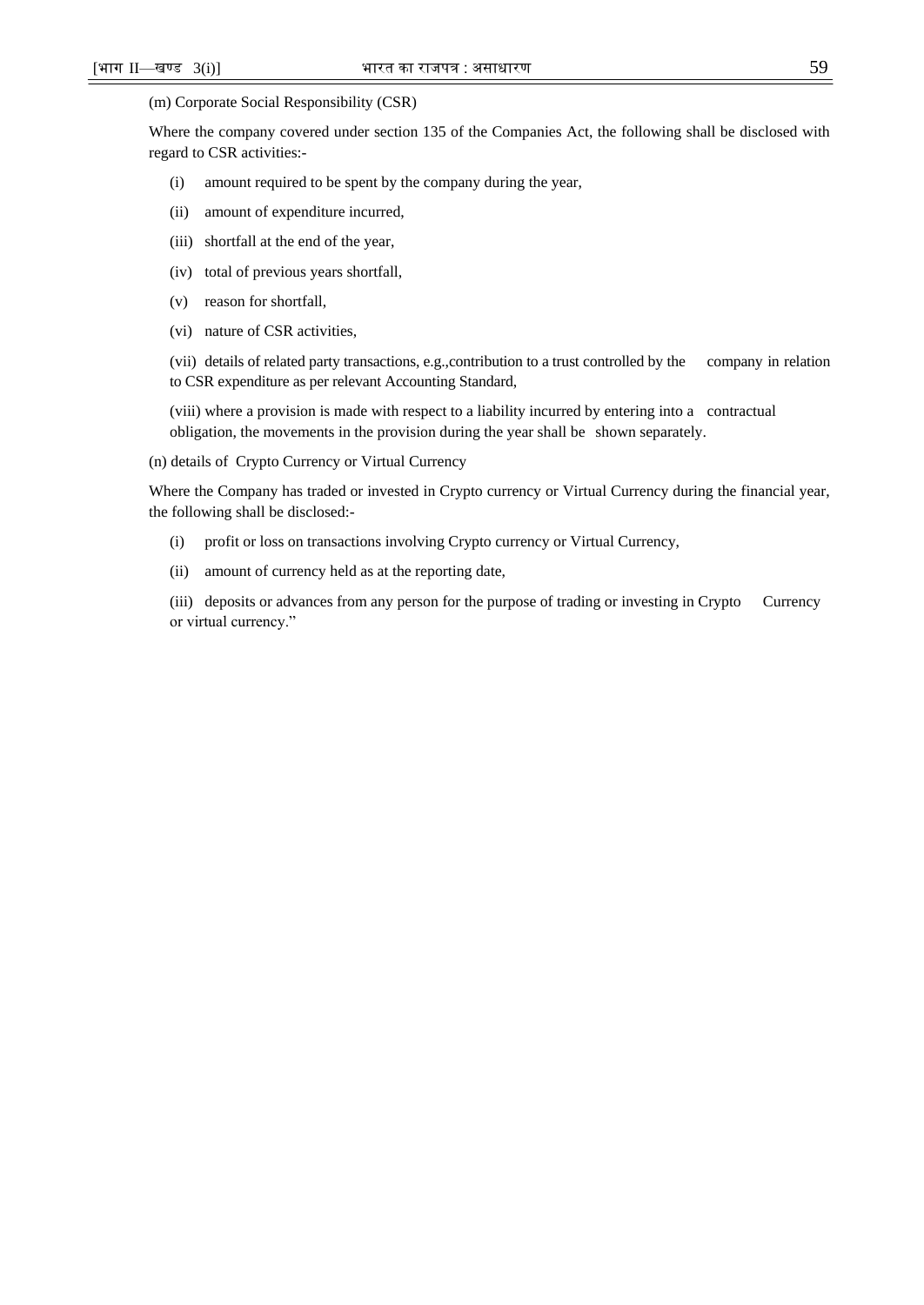(c) in Division III,-

(i) in Part I- Balance Sheet,-

(A) for the heading "Statement of Changes in Equity" and the entries relating thereto, the following shall be substituted, namely:

―STATEMENT OF CHANGES IN EQUITY

Name of the Company..............

A. Equity Share Capital

(1) Current reporting period

| Balance at the beginning<br>of the current reporting<br>period | Changes in Equity Share<br>Capital due to prior<br>period errors | Restated balance at the<br>beginning of the current<br>reporting period | Changes in equity share<br>capital during the current<br>year | Balance at the end of the<br>current reporting period |
|----------------------------------------------------------------|------------------------------------------------------------------|-------------------------------------------------------------------------|---------------------------------------------------------------|-------------------------------------------------------|
|                                                                |                                                                  |                                                                         |                                                               |                                                       |

(2) Previous reporting period

| Balance at the beginning<br>of the previous reporting<br>period | Changes in Equity Share<br>Capital due to prior<br>period errors | Restated balance at the<br>beginning of the previous<br>reporting period | Changes in equity share<br>capital during the<br>previous year | Balance at the end of the<br>previous reporting period |
|-----------------------------------------------------------------|------------------------------------------------------------------|--------------------------------------------------------------------------|----------------------------------------------------------------|--------------------------------------------------------|
|                                                                 |                                                                  |                                                                          |                                                                |                                                        |

B. Other Equity

(1) Current reporting period

|                                                              |                                                                           |                                                                                   | <b>Reserves and Surplus</b> |                               |                                                                                                 |                                         |                                          |                                                                                 |                                                                                                            |                                                             |  |
|--------------------------------------------------------------|---------------------------------------------------------------------------|-----------------------------------------------------------------------------------|-----------------------------|-------------------------------|-------------------------------------------------------------------------------------------------|-----------------------------------------|------------------------------------------|---------------------------------------------------------------------------------|------------------------------------------------------------------------------------------------------------|-------------------------------------------------------------|--|
| <b>Share</b><br>application<br>money<br>pending<br>allotment | <b>Equity</b><br>component<br>Оt<br>compound<br>financial<br>linstruments | Capital Securities Reserves Retained<br>Reserve Premium (specify Earnings) $\sim$ | Other<br>nature)            | Debt<br>instruments<br>Income | Equity<br>Instruments<br>through Other   through Other<br>Comprehensive Comprehensive<br>Income | Effective<br><b>Cash Flow</b><br>Hedges | portion of Revaluation<br><b>Surplus</b> | differences<br>on<br>translating<br>the financial<br>statements<br>of a foreign | $\vert$ Exchange $\vert$ Other items of $\vert$<br>Other<br>Comprehensive<br>Income<br>(specify<br>nature) | Money<br>  received<br>l against Total<br>share<br>warrants |  |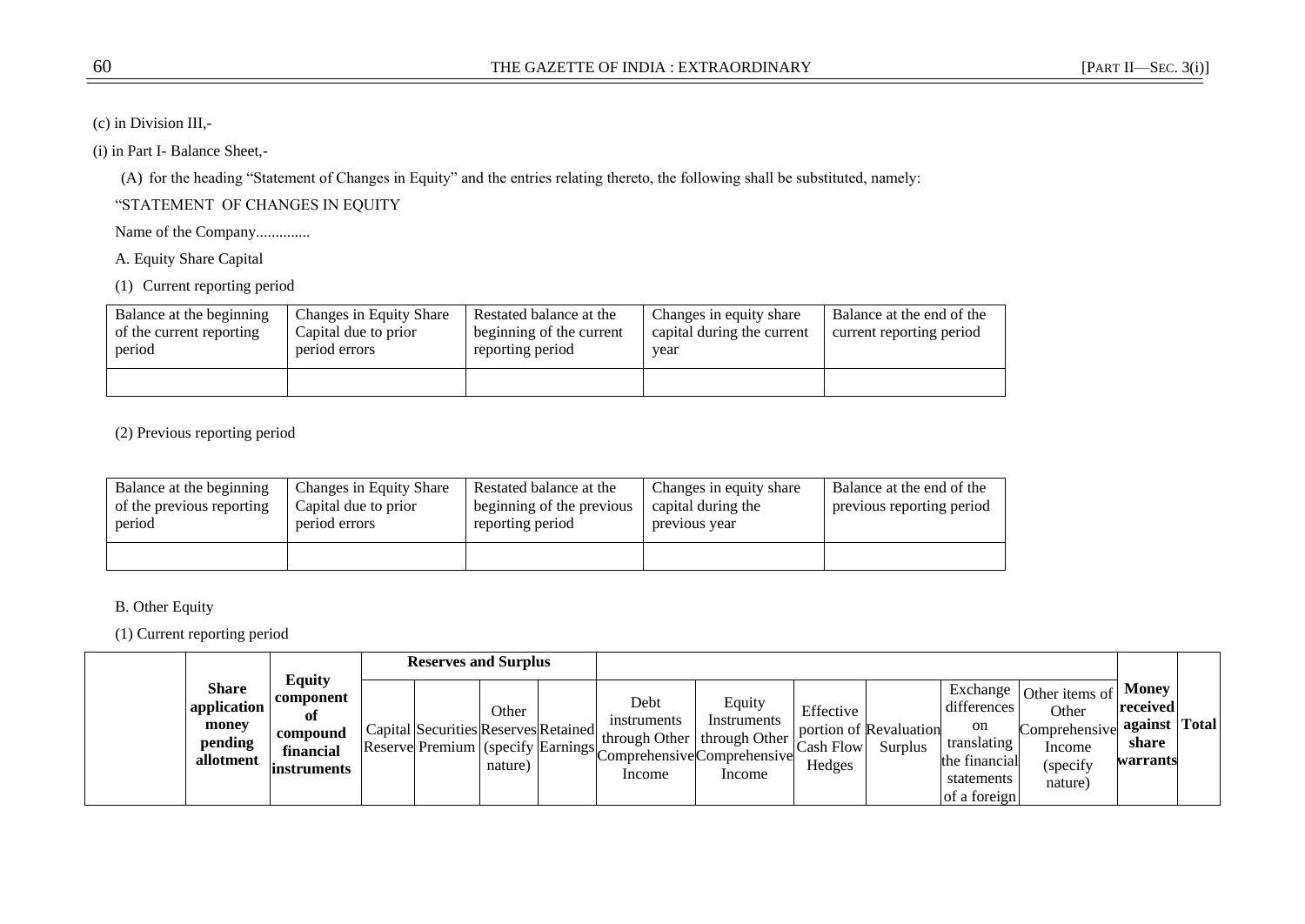|                                                                                        |  |  |  |  |  | operation |  |  |
|----------------------------------------------------------------------------------------|--|--|--|--|--|-----------|--|--|
| <b>Balance</b> at<br>the beginning<br>of the current<br>reporting<br>period            |  |  |  |  |  |           |  |  |
| Changes in<br>accounting<br>policy/prior<br>period errors                              |  |  |  |  |  |           |  |  |
| Restated<br>balance at<br>the<br>beginning<br>of the<br>current<br>reporting<br>period |  |  |  |  |  |           |  |  |
| Total<br>Comprehensi<br>ve Income<br>for the<br>current year                           |  |  |  |  |  |           |  |  |
| Dividends                                                                              |  |  |  |  |  |           |  |  |
| Transfer to<br>retained<br>earnings                                                    |  |  |  |  |  |           |  |  |
| Any other<br>change (to be<br>specified)                                               |  |  |  |  |  |           |  |  |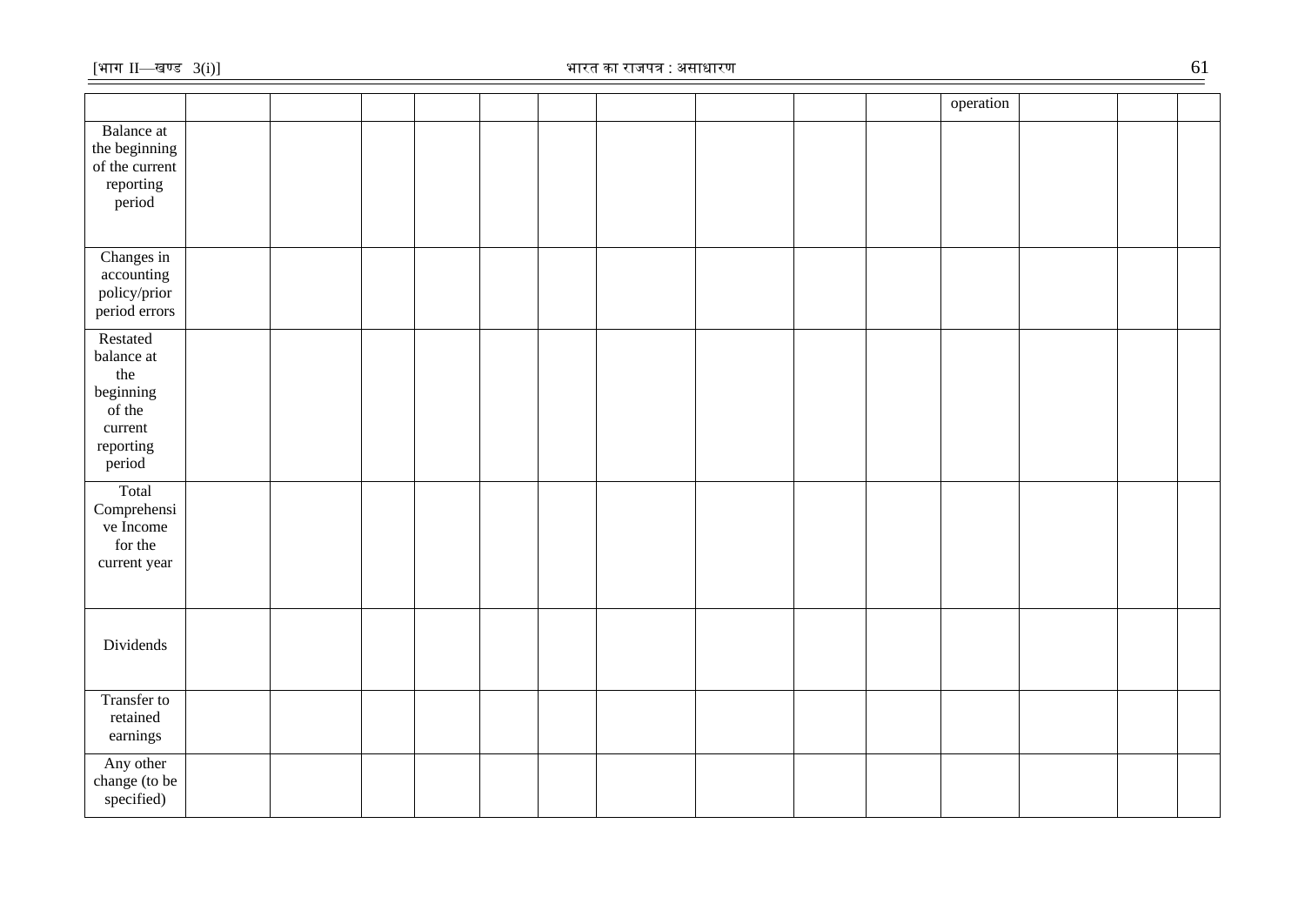| Balance at  |  |  |  |  |  |  |  |
|-------------|--|--|--|--|--|--|--|
| the end of  |  |  |  |  |  |  |  |
| the current |  |  |  |  |  |  |  |
| reporting   |  |  |  |  |  |  |  |
| period      |  |  |  |  |  |  |  |
|             |  |  |  |  |  |  |  |

# (2) Previous reporting period

|                                                           |                                                              |                                                                          | <b>Reserves and Surplus</b>          |                  |                                                |                                                                                                                    |                                         |         |                                                                                       |                                                                                                                           |                                                          |              |
|-----------------------------------------------------------|--------------------------------------------------------------|--------------------------------------------------------------------------|--------------------------------------|------------------|------------------------------------------------|--------------------------------------------------------------------------------------------------------------------|-----------------------------------------|---------|---------------------------------------------------------------------------------------|---------------------------------------------------------------------------------------------------------------------------|----------------------------------------------------------|--------------|
| Balance at the                                            | <b>Share</b><br>application<br>money<br>pending<br>allotment | <b>Equity</b><br>component<br>of<br>compound<br>financial<br>instruments | Capital Securities Reserves Retained | Other<br>nature) | Debt<br>instruments<br>through Other<br>Income | Equity<br>Instruments<br>through Other<br>Reserve Premium (specify Earnings Comprehensive Comprehensive)<br>Income | Effective<br><b>Cash Flow</b><br>Hedges | Surplus | Exchange<br><sub>on</sub><br>the financial<br>statements<br>of a foreign<br>operation | differences Other items of<br>Other<br>portion of Revaluation translating Comprehensive<br>Income<br>(specify)<br>nature) | <b>Money</b><br>received<br>against<br>share<br>warrants | <b>Total</b> |
| beginning of<br>the previous<br>reporting<br>period       |                                                              |                                                                          |                                      |                  |                                                |                                                                                                                    |                                         |         |                                                                                       |                                                                                                                           |                                                          |              |
| Changes in<br>accounting<br>policy/prior<br>period errors |                                                              |                                                                          |                                      |                  |                                                |                                                                                                                    |                                         |         |                                                                                       |                                                                                                                           |                                                          |              |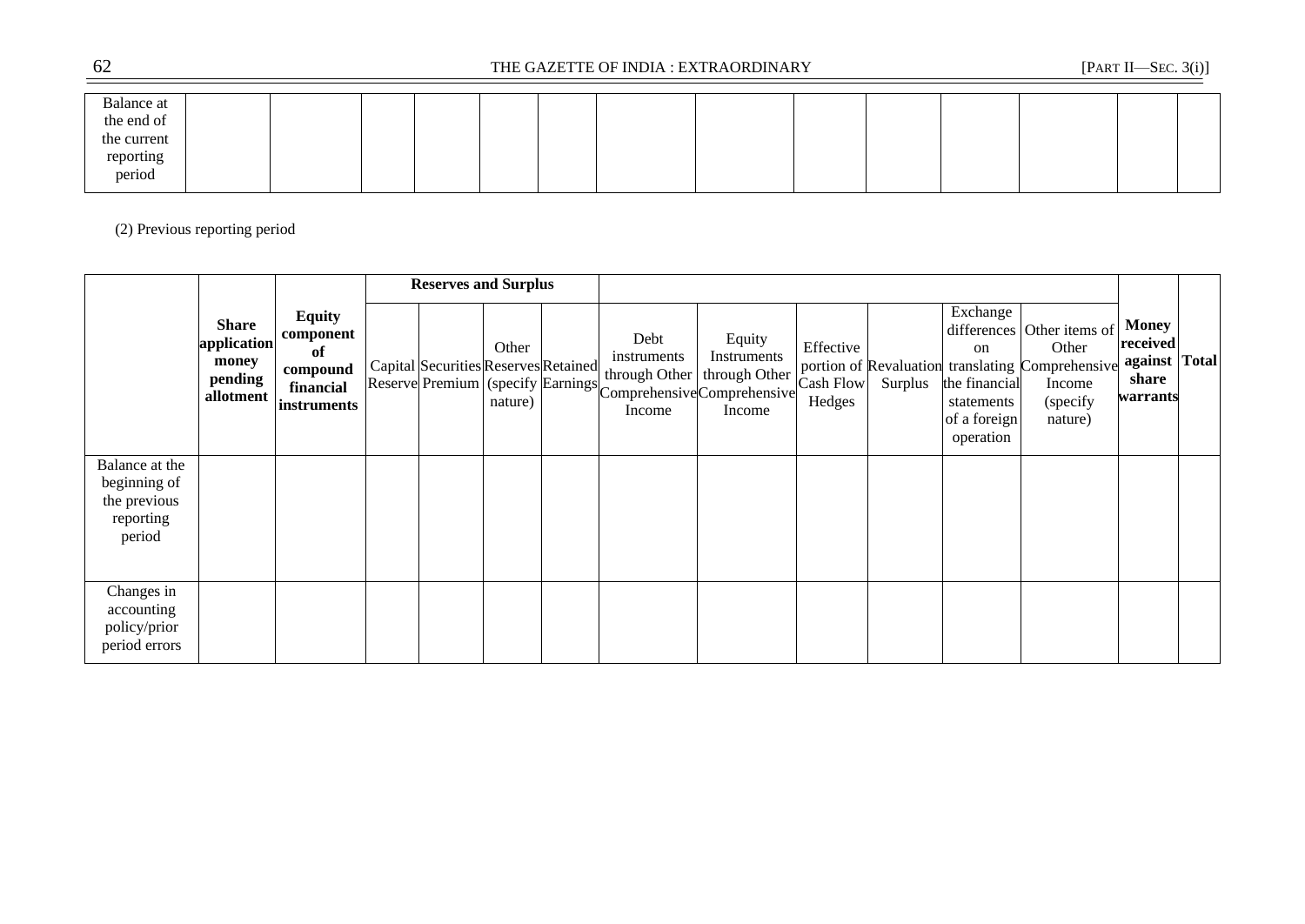Note: Remeasurment of defined benefit plans and fair value changes relating to own credit risk of financial liabilities designated at fair value through profit or loss shall be recognised as a part of retained earnings with separate disclosure of such items alongwith the relevant amounts in the Notes or shall be shown as a separate column under Reserves and Surplus "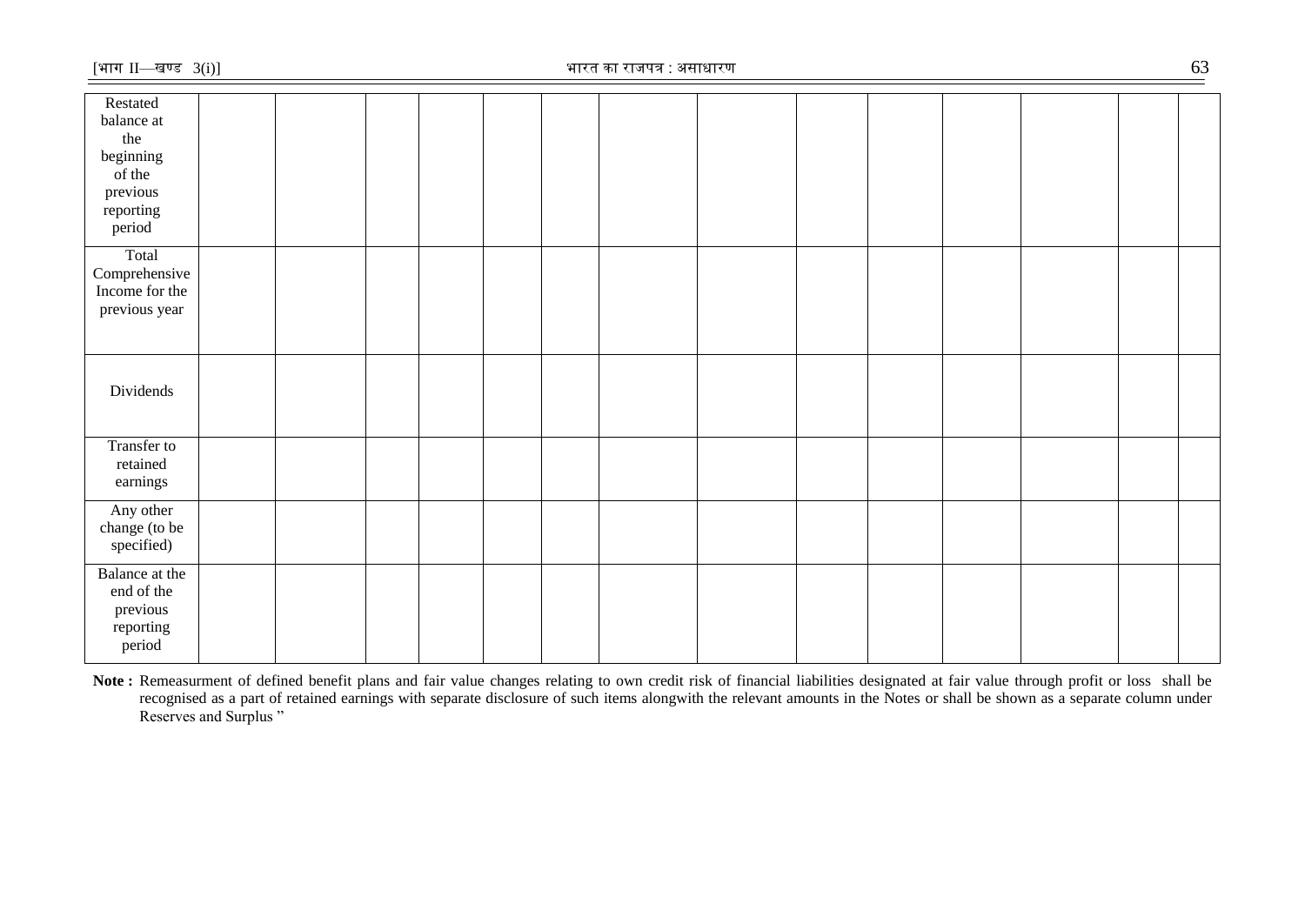- (B) in the "Notes", under the heading "General Instructions For Preparation of Balance Sheet",-
- (I) under the heading " $(C)$  Receivables", after item (iii) the following shall be inserted, namely:-―(iv) For trade receivables outstanding, following ageing schedule shall be given:

### **Trade Receivables aging schedule**

|                                                                                                |        |                                                             |         |         | (Amount in Rs.) |       |
|------------------------------------------------------------------------------------------------|--------|-------------------------------------------------------------|---------|---------|-----------------|-------|
| Particulars                                                                                    |        | Outstanding for following periods from due date of payment# |         |         |                 |       |
|                                                                                                |        | Less than $6 \mid 6$ months -1                              | $1 - 2$ | $2 - 3$ | More than 3     | Total |
|                                                                                                | months | year                                                        | years   | years   | years           |       |
|                                                                                                |        |                                                             |         |         |                 |       |
|                                                                                                |        |                                                             |         |         |                 |       |
| receivables                                                                                    |        |                                                             |         |         |                 |       |
| considered good                                                                                |        |                                                             |         |         |                 |       |
| (ii) Undisputed Trade                                                                          |        |                                                             |         |         |                 |       |
| Receivables – which                                                                            |        |                                                             |         |         |                 |       |
| significant<br>have                                                                            |        |                                                             |         |         |                 |       |
| increase in credit risk                                                                        |        |                                                             |         |         |                 |       |
| (iii) Undisputed Trade                                                                         |        |                                                             |         |         |                 |       |
| $Receivables$ – credit                                                                         |        |                                                             |         |         |                 |       |
| impaired                                                                                       |        |                                                             |         |         |                 |       |
| (iv) Disputed Trade                                                                            |        |                                                             |         |         |                 |       |
| Receivables-considered                                                                         |        |                                                             |         |         |                 |       |
| good                                                                                           |        |                                                             |         |         |                 |       |
| (v) Disputed<br>Trade                                                                          |        |                                                             |         |         |                 |       |
| $Receivables$ – which                                                                          |        |                                                             |         |         |                 |       |
| have                                                                                           |        |                                                             |         |         |                 |       |
| increase in credit risk                                                                        |        |                                                             |         |         |                 |       |
|                                                                                                |        |                                                             |         |         |                 |       |
|                                                                                                |        |                                                             |         |         |                 |       |
|                                                                                                |        |                                                             |         |         |                 |       |
| (i) Undisputed Trade<br>significant<br>(vi) Disputed Trade<br>Receivables - credit<br>impaired |        |                                                             |         |         |                 |       |

# similar information shall be given where no due date of payment is specified in that case disclosure shall be from the date of the transaction.

Unbilled dues shall be disclosed separately";

(II) under the heading "(H) Property, Plant and Equipment", for item(iii), the following shall be substituted, namely:-

―(iii) A reconciliation of the gross and net carrying amounts of each class of assets at the beginning and end of the reporting period showing additions, disposals, acquisitions through business combinations, amount of change due to revaluation (if change is 10% or more in the aggregate of the net carrying value of each class of Property, Plant and Equipment) and other adjustments and the related depreciation and impairment losses or reversals shall be disclosed separately.";

(III) under the heading "(J) Other Intangible Assets", for item (ii)), the following item shall be substituted, namely:-

―(ii) A reconciliation of the gross and net carrying amounts of each class of assets at the beginning and end of the reporting period showing additions, disposals, acquisitions through business combinations, amount of change due to revaluation (if change is 10% or more in the aggregate of the net carrying value of each class of intangible assets) and other adjustments and the related amortization and impairment losses or reversals shall be disclosed separately."

(IV) after heading (K) and the entries relating thereto, the following shall be inserted, namely:-

―(KA) For trade payables due for payment, following ageing schedule shall be given: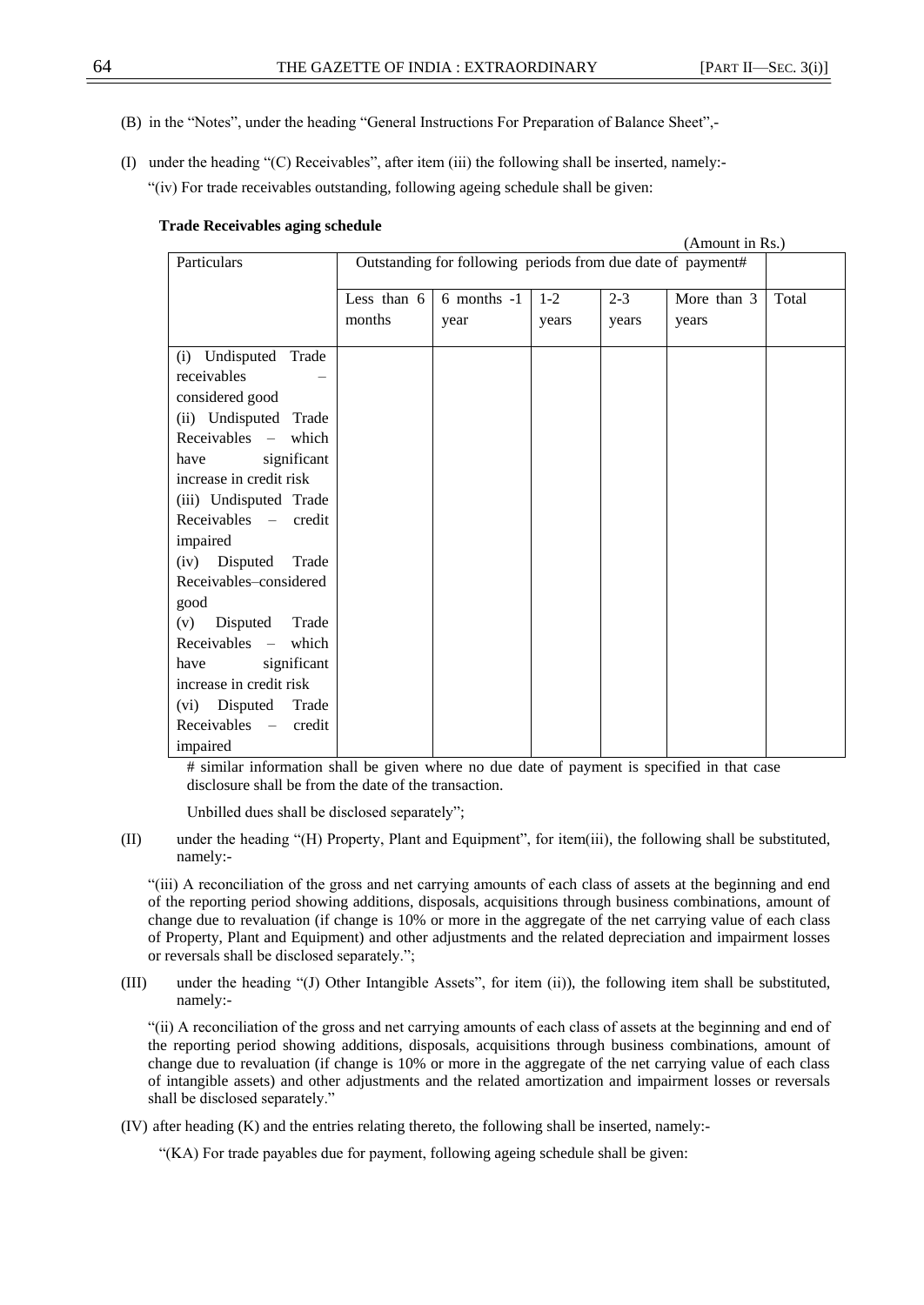### **Trade Payables aging schedule**

|                            |                                                       |          |  |                                                    |  |       | (Amount in Rs.) |  |
|----------------------------|-------------------------------------------------------|----------|--|----------------------------------------------------|--|-------|-----------------|--|
| Particulars                |                                                       |          |  | Outstanding for following periods from due date of |  |       |                 |  |
|                            |                                                       | payment# |  |                                                    |  |       |                 |  |
|                            | More than 3<br>1-2 years<br>2-3 years<br>than<br>Less |          |  |                                                    |  |       | Total           |  |
|                            | year                                                  |          |  |                                                    |  | years |                 |  |
|                            |                                                       |          |  |                                                    |  |       |                 |  |
| (i) MSME                   |                                                       |          |  |                                                    |  |       |                 |  |
| (ii) Others                |                                                       |          |  |                                                    |  |       |                 |  |
| (iii) Disputed dues – MSME |                                                       |          |  |                                                    |  |       |                 |  |
| (iv)Disputed dues - Others |                                                       |          |  |                                                    |  |       |                 |  |

# similar information shall be given where no due date of payment is specified in that case disclosure shall be from the date of the transaction.

Unbilled dues shall be disclosed separately";

(V) under the heading "(S) Equity Share Capital", after item (m), the following shall be inserted, namely:-

―(n) A company shall disclose Shareholding of Promoters\* as below:

|       | Shares held by promoters at the end of the year | % Change during the year*** |                     |  |
|-------|-------------------------------------------------|-----------------------------|---------------------|--|
| S.No  | Promoter name                                   | No. of Shares**             | % of total shares** |  |
| Total |                                                 |                             |                     |  |

\*Promoter here means promoter as defined in the Companies Act, 2013.

\*\* Details shall be given separately for each class of shares

\*\*\* percentage change shall be computed with respect to the number at the beginning of the year or if issued during the year for the first time then with respect to the date of issue."

(VI) after heading "W", the following shall be inserted, namely:-

―(WA) Where the company has not used the borrowings from banks and financial institutions for the specific purpose for which it was taken at the balance sheet date, the company shall disclose the details of where they have been used.;

#### **(WB) Additional Regulatory Information**

### (i) **Title deeds of Immovable Properties not held in name of the Company**

The company shall provide the details of all the immovable property (other than properties where the Company is the lessee and the lease agreements are duly executed in favour of the lessee) whose title deeds are not held in the name of the company in following format and where such immovable property is jointly held with others, details are required to be given to the extent of the company's share.

| Relevant line item | Description     | Gross    | Title deeds | Whether title deed      | Property | held Reason for      |
|--------------------|-----------------|----------|-------------|-------------------------|----------|----------------------|
| in the Balance     | of item of      | carrying | held in the | holder is promoter,     | since    | which not being held |
| sheet              | property        | value    | name of     | director or relative #  | date     | in the name of       |
|                    |                 |          |             | of promoter/director or |          | the                  |
|                    |                 |          |             | employee of             |          | company**            |
|                    |                 |          |             | promoter/director       |          |                      |
| <b>PPE</b>         | Land            |          |             |                         |          | **also               |
|                    | <b>Building</b> |          |             |                         |          | indicate if in       |
|                    |                 |          |             |                         |          | dispute              |
|                    |                 |          |             |                         |          |                      |
| Investment         | Land            |          |             |                         |          |                      |
| property           | <b>Building</b> |          |             |                         |          |                      |
|                    |                 |          |             |                         |          |                      |
|                    |                 |          |             |                         |          |                      |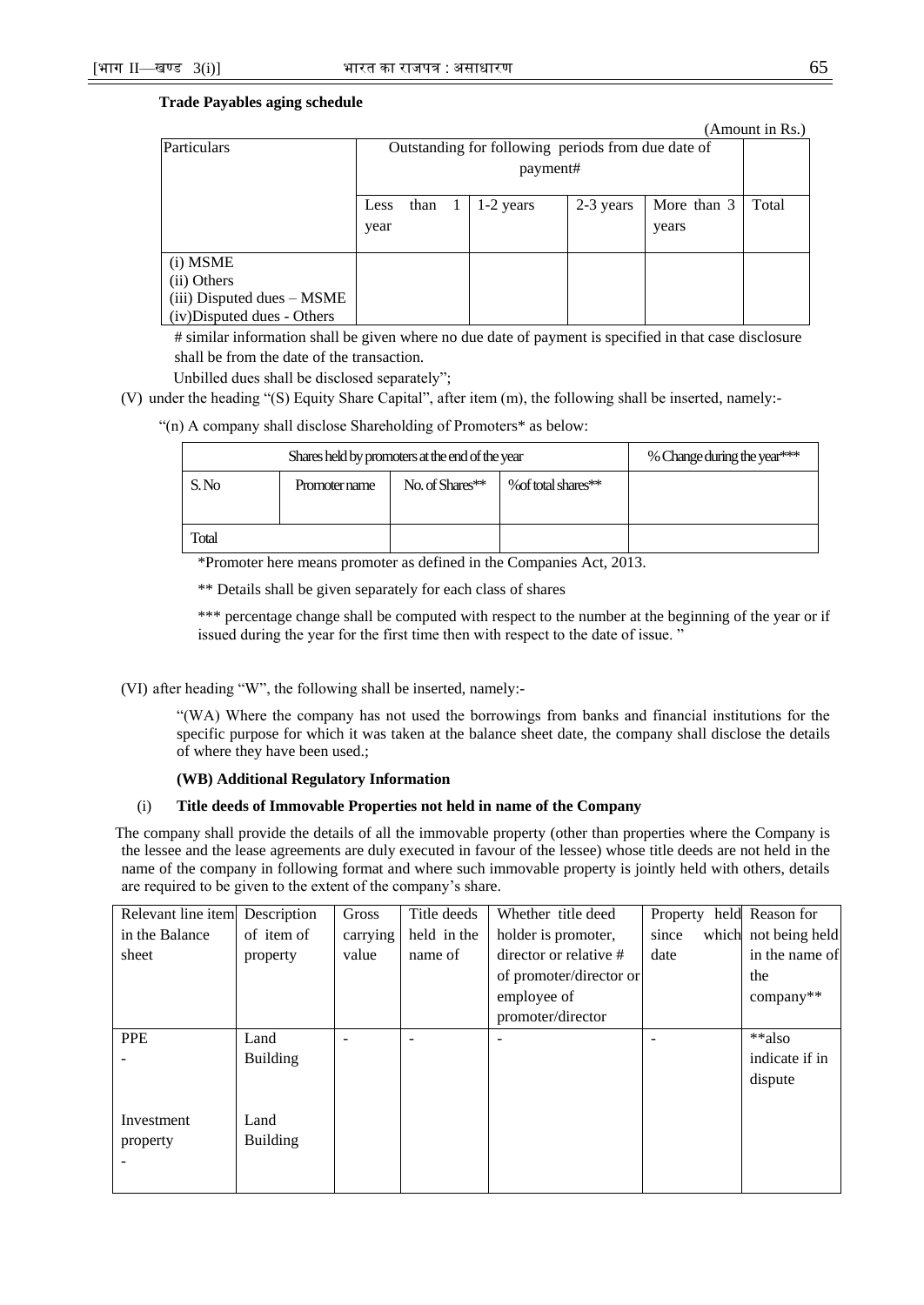| Non-current asset Land |                 |  |  |  |
|------------------------|-----------------|--|--|--|
| held for sale          | <b>Building</b> |  |  |  |
|                        |                 |  |  |  |
|                        |                 |  |  |  |
| others                 |                 |  |  |  |

#Relative here means relative as defined in the Companies Act, 2013.

\*Promoter here means promoter as defined in the Companies Act, 2013. ‖

- (ii) The company shall disclose as to whether the fair value of investment property (as measured for disclosure purposes in the financial statements) is based on the valuation by a registered valuer as defined under rule 2 of Companies (Registered Valuers and Valuation) Rules, 2017.
- (iii) Where the Company has revalued its **Property, Plant and Equipment** (including Right-of-Use Assets), the company shall disclose as to whether the revaluation is based on valuation by a Registered Valuer as defined under rule 2 of Companies (Registered Valuers and Valuation) Rules, 2017.
- (iv) Where the Company has revalued its Intangible assets, the company shall disclose as to whether the revaluation is based on valuation by a Registered Valuer as defined under rule 2 of Companies (Registered Valuers and Valuation) Rules, 2017.
- (v) Following disclosures shall be made where loans or advances in the nature of loans are granted to promoters, directors, KMPs and the related parties (as defined under the Companies Act, 2013), either severally or jointly with any other person that are:
	- (a) repayable on demand or
	- (b) without specifying any terms or period of repayment

| Type of Borrower | Amount of loan or advance in the | Percentage to the total |
|------------------|----------------------------------|-------------------------|
|                  | nature of loan outstanding       | Loans and Advances      |
|                  |                                  | in the nature of loans  |
| Promoter         |                                  |                         |
| <b>Directors</b> |                                  |                         |
| <b>KMPs</b>      |                                  |                         |
| Related parties  |                                  |                         |

### (vi) **Capital-Work-in Progress (CWIP)**

### **(a) For Capital-work-in progress, following ageing schedule shall be given:**

### **CWIP aging schedule**

(Amount in Rs.)

| <b>CWIP</b>                          |             | Amount in CWIP for a period of | Total*    |                   |  |
|--------------------------------------|-------------|--------------------------------|-----------|-------------------|--|
|                                      | Less than 1 | $1-2$ years                    | 2-3 years | More than 3 years |  |
|                                      | year        |                                |           |                   |  |
|                                      |             |                                |           |                   |  |
| Projects in progress                 |             |                                |           |                   |  |
| Projects<br>temporarily<br>suspended |             |                                |           |                   |  |

**\***Total shall tally with CWIP amount in the balance sheet.

(b) For capital-work-in progress, whose completion is overdue or has exceeded its cost compared to its original plan, following **CWIP completion schedule** shall be given\*\***:**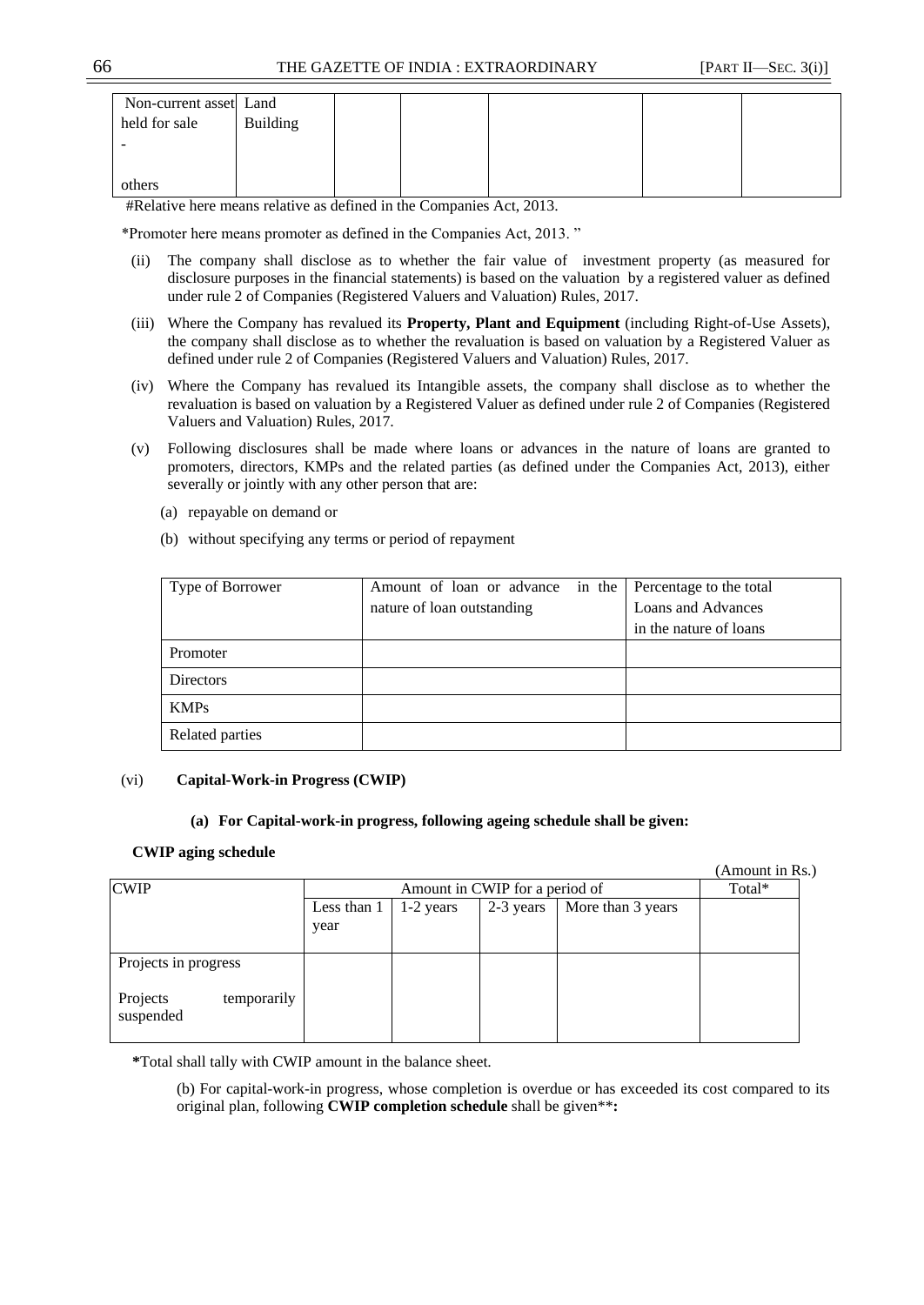(Amount in Rs.)

| <b>CWIP</b>             |                  |           | To be completed in |                   |
|-------------------------|------------------|-----------|--------------------|-------------------|
|                         | Less than 1 year | 1-2 years | 2-3 years          | More than 3 years |
|                         |                  |           |                    |                   |
|                         |                  |           |                    |                   |
| Project 1<br>Project 2" |                  |           |                    |                   |
|                         |                  |           |                    |                   |
|                         |                  |           |                    |                   |

\*\*Details of projects where activity has been suspended shall be given separately.

### **(vii) Intangible assets under development:**

(a) For Intangible assets under development, following ageing schedule shall be given:

### **Intangible assets under development aging schedule**

(Amount in Rs.)

| Intangible<br>assets                 | Amount in CWIP for a period of | Total*      |           |                      |  |
|--------------------------------------|--------------------------------|-------------|-----------|----------------------|--|
| under development                    | Less than 1 year               | $1-2$ years | 2-3 years | More than 3<br>years |  |
| in<br>Projects<br>progress           |                                |             |           |                      |  |
| Projects<br>temporarily<br>suspended |                                |             |           |                      |  |

**\*** Total shall tally with the amount of Intangible assets under development in the balance sheet. (b) For Intangible assets under development, whose completion is overdue or has exceeded its cost compared to its original plan, following **Intangible assets under development completion schedule** shall be given\*\*:

|                   |                    |             |  |           |           | (Amount in Rs.)   |
|-------------------|--------------------|-------------|--|-----------|-----------|-------------------|
| Intangible assets | To be completed in |             |  |           |           |                   |
| under             |                    | Less than 1 |  | 1-2 years | 2-3 years | More than 3 years |
| development       | year               |             |  |           |           |                   |
|                   |                    |             |  |           |           |                   |
|                   |                    |             |  |           |           |                   |
|                   |                    |             |  |           |           |                   |
|                   |                    |             |  |           |           |                   |
| Project 1         |                    |             |  |           |           |                   |
| Project 2         |                    |             |  |           |           |                   |

\*\*Details of projects where activity has been suspended shall be given separately.

### **(viii) Details of Benami Property held**

Where any proceedings have been initiated or pending against the company for holding any benami property under the Benami Transactions (Prohibition) Act, 1988 (45 of 1988) and rules made thereunder, the company shall disclose the following:-

- (a) Details of such property,
- (b) Amount thereof,
- (c) Details of Beneficiaries,
- (d) If property is in the books, then reference to the item in the Balance Sheet,
- (e) If property is not in the books, then the fact shall be stated with reasons,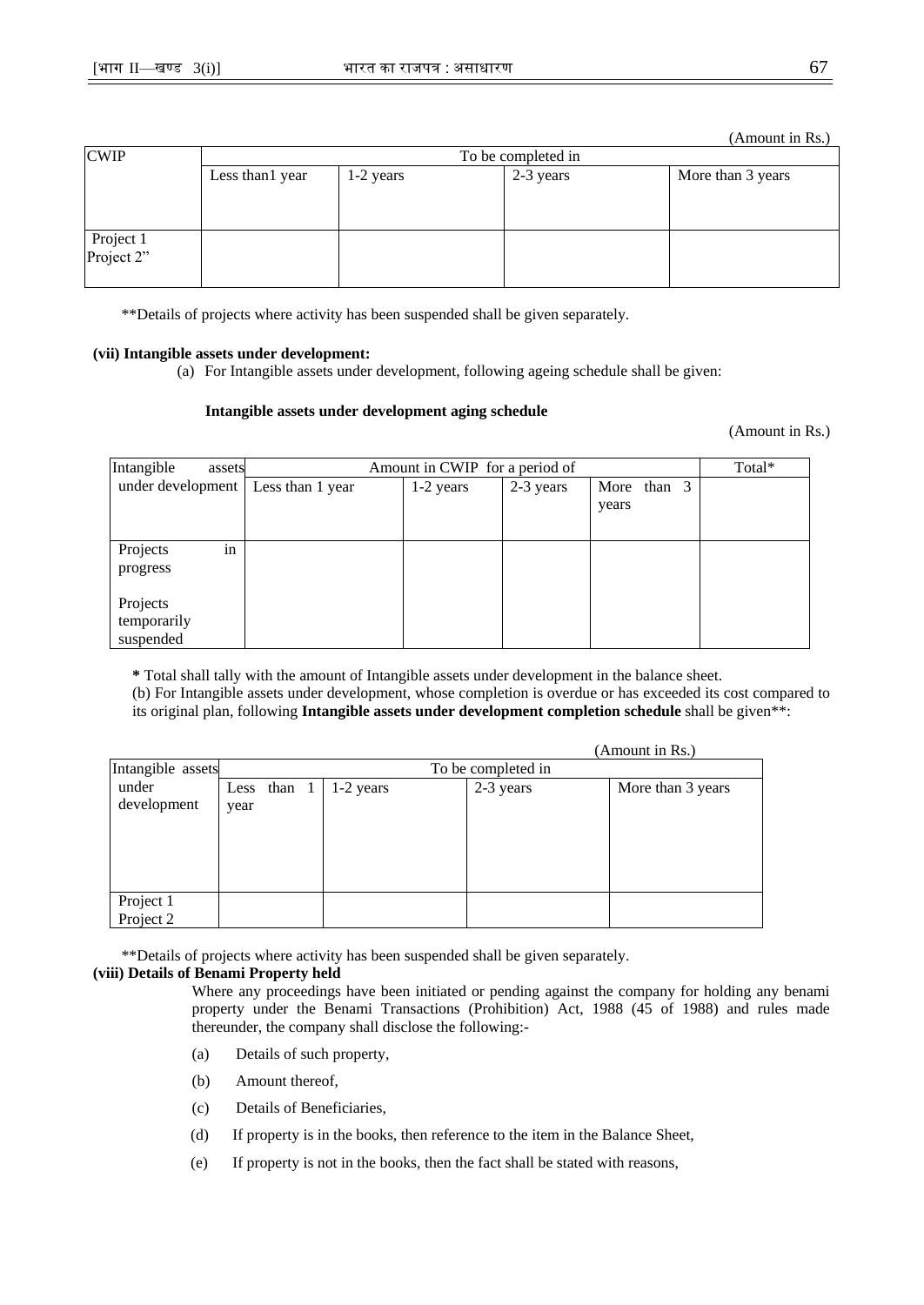- (f) Where there are proceedings against the company under this law as an abetter of the transaction or as the transferor then the details shall be provided.
- (g) Nature of proceedings, status of same and company's view on same.
- **(ix)** Where the Company has borrowings from banks or financial institutions on the basis of security of current assets, it shall disclose the following:-
	- (a) whether quarterly returns or statements of current assets filed by the Company with banks or financial institutions are in agreement with the books of accounts,
	- (b) if not, summary of reconciliation and reasons of material discrepancies if any to be adequately disclosed.

### **(x) Wilful Defaulter\***

Where a company is a declared wilful defaulter by any bank or financial Institution or other lender, following details shall be given, namely:-

- (a) date of declaration as wilful defaulter,
- (b) details of defaults (amount and nature of defaults).

\*wilful defaulter‖ here means a person or an issuer who or which is categorized as a wilful defaulter by any bank or financial institution (as defined under the Companies Act, 2013) or consortium thereof, in accordance with the guidelines on wilful defaulters issued by the Reserve Bank of India.

### **(xi) Relationship with Struck off Companies**

Where the company has any transactions with the companies struck off under section 248 of Companies Act, 2013 or section 560 of Companies Act, 1956, the Company shall disclose the following details, namely:-

| of<br>Name<br>off<br>struck<br>Company | Nature of transactions with<br>struck-off Company | Balance<br>outstanding | Relationship with<br>the Struck off company, if any,<br>to be disclosed |
|----------------------------------------|---------------------------------------------------|------------------------|-------------------------------------------------------------------------|
|                                        | Investments in securities                         |                        |                                                                         |
|                                        | Receivables                                       |                        |                                                                         |
|                                        | Payables                                          |                        |                                                                         |
|                                        | stuck off<br>Shares held by<br>company            |                        |                                                                         |
|                                        | Other outstanding balances (to<br>be specified)   |                        |                                                                         |

### **(xii)Registration of charges or satisfaction with Registrar of Companies (ROC)**

Where any charges or satisfaction yet to be registered with ROC beyond the statutory period, details and reasons thereof shall be disclosed.

### **(xiii) Compliance with number of layers of companies**

Where the company has not complied with the number of layers prescribed under clause (87) of section 2 of the Act read with Companies (Restriction on number of Layers) Rules, 2017, the name and CIN of the companies beyond the specified layers and the relationship/extent of holding of the company in such downstream companies shall be disclosed.

### **(xiv) Following Ratios shall be disclosed.**

- (a) Capital to risk-weighted assets ratio (CRAR)
- (b) Tier I CRAR
- (c) Tier II CRAR
- (d) Liquidity Coverage Ratio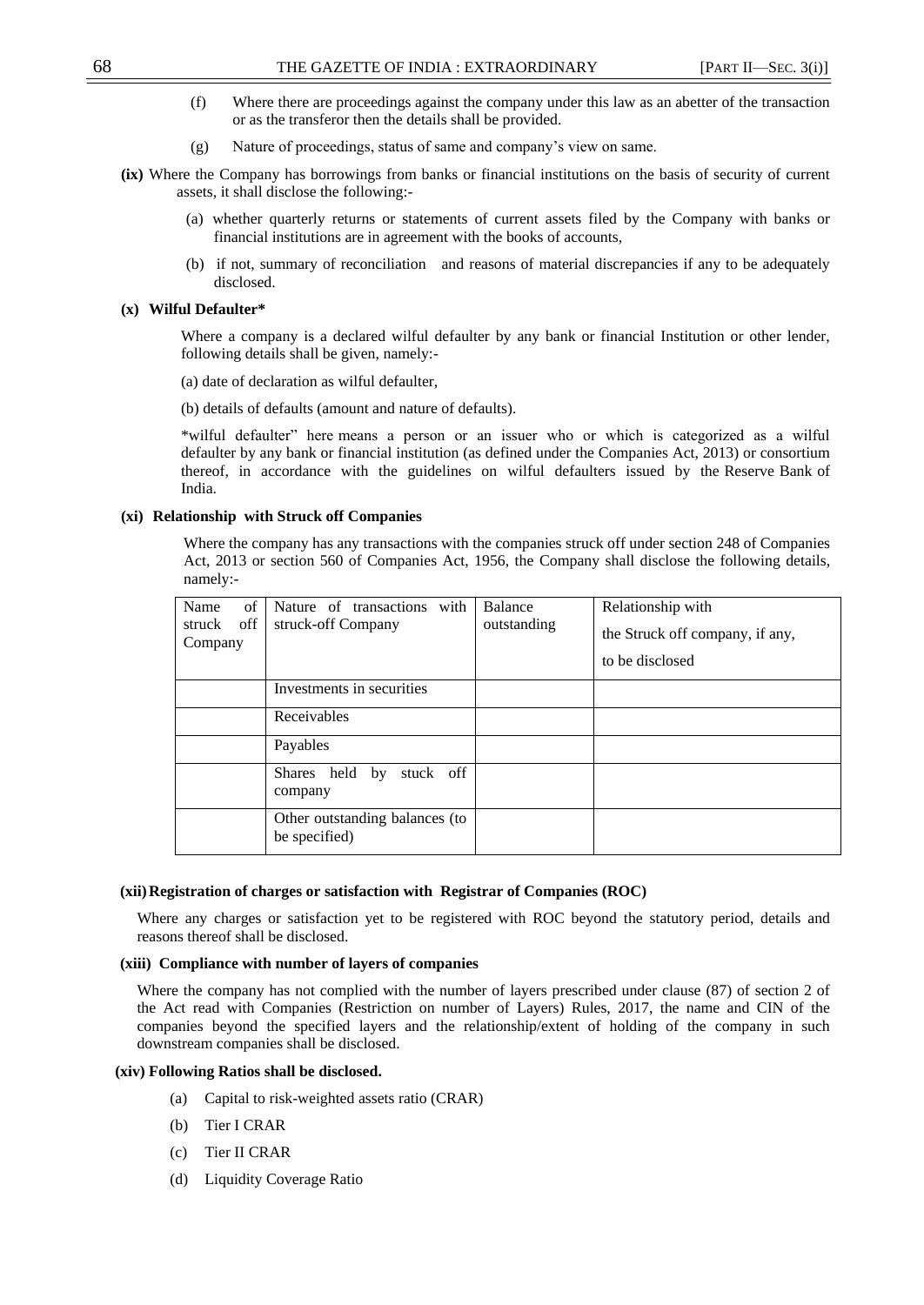#### **(xv) Compliance with approved Scheme(s) of Arrangements**

Where any Scheme of Arrangements has been approved by the Competent Authority in terms of sections 230 to 237 of the Companies Act, 2013, the Company shall disclose that the effect of such Scheme of Arrangements have been accounted for in the books of account of the Company 'in accordance with the Scheme' and 'in accordance with accounting standards'. Any deviation in this regard shall be explained.

#### **(xvi) Utilisation of Borrowed funds and share premium:**

(A) Where company has advanced or loaned or invested funds (either borrowed funds or share premium or any other sources or kind of funds) to any other person(s) or entity(ies), including foreign entities (Intermediaries) with the understanding (whether recorded in writing or otherwise) that the Intermediary shall

- (i) directly or indirectly lend or invest in other persons or entities identified in any manner whatsoever by or on behalf of the company (Ultimate Beneficiaries) or
- (ii) provide any guarantee, security or the like to or on behalf of the Ultimate Beneficiaries;

the company shall disclose the following:-

- (I) date and amount of fund advanced or loaned or invested in Intermediaries with complete details of each Intermediary.
- (II) date and amount of fund further advanced or loaned or invested by such Intermediaries to other intermediaries or Ultimate Beneficiaries alongwith complete details of the ultimate beneficiaries.
- (III) date and amount of guarantee, security or the like provided to or on behalf of the Ultimate Beneficiaries
- (IV) declaration that relevant provisions of the Foreign Exchange Management Act, 1999 (42 of 1999) and Companies Act has been complied with for such transactions and the transactions are not violative of the Prevention of Money-Laundering act, 2002 (15 of 2003).;

(B) Where a company has received any fund from any person(s) or entity(ies), including foreign entities (Funding Party)with the understanding (whether recorded in writing or otherwise) that the company shall

(i) directly or indirectly lend or invest in other persons or entities identified in any manner whatsoever by or on behalf of the Funding Party (Ultimate Beneficiaries) or

(ii) provide any guarantee, security or the like on behalf of the Ultimate Beneficiaries, the company shall disclose the following:-

- (I) date and amount of fund received from Funding parties with complete details of each Funding party.
- (II) date and amount of fund further advanced or loaned or invested other intermediaries or Ultimate Beneficiaries alongwith complete details of the other intermediaries' or ultimate beneficiaries.
- (III) date and amount of guarantee, security or the like provided to or on behalf of the Ultimate Beneficiaries
- (IV) declaration that relevant provisions of the Foreign Exchange Management Act, 1999 (42 of 1999) and Companies Act has been complied with for such transactions and the transactions are not violative of the Prevention of Money-Laundering act, 2002 (15 of 2003).;

(ii) in Part II- Statement of Profit and Loss, under the heading "General Instructions for Preparation of Statement of Profit and Loss", in paragraph "11. Additional Information", after item "iv.", and the entries relating thereto, the following items shall be inserted, namely:-

#### *"v.* undisclosed income

The Company shall give details of any transactions not recorded in the books of accounts that has been surrendered or disclosed as income during the year in the tax assessments under the Income Tax Act, 1961 (such as, search or survey or any other relevant provisions of the Income Tax Act, 1961), unless there is immunity for disclosure under any scheme. Also, state whether the previously unrecorded income and related assets have been properly recorded in the books of account during the year.

#### *vi.* Corporate Social Responsibility (CSR)

Where the company (NBFC) covered under section 135 of the Companies Act, the following shall be disclosed with regard to CSR activities:-

- (a) amount required to be spent by the company during the year,
- (b) amount of expenditure incurred,